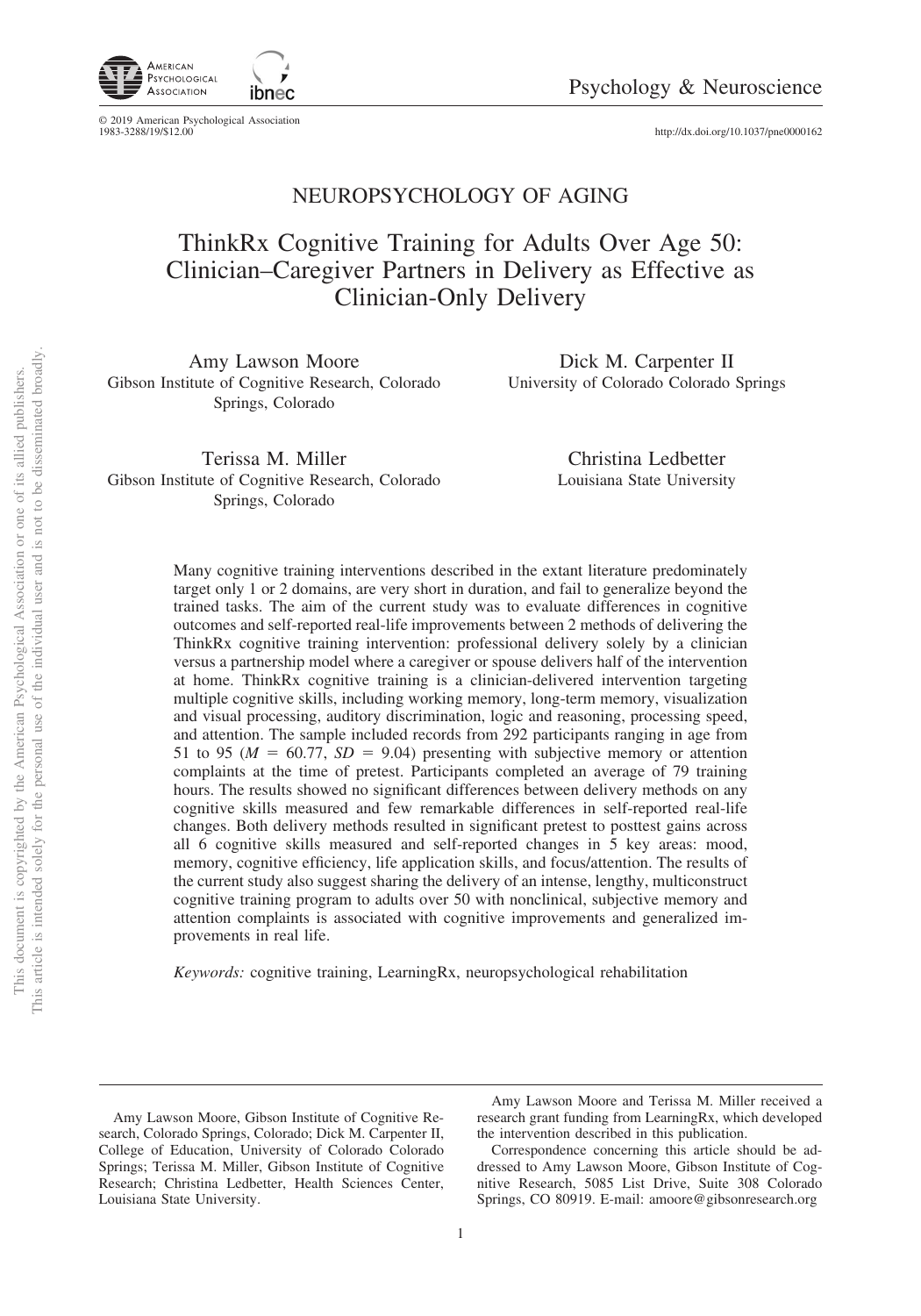Trends in age-related cognitive decline overwhelmingly include speed of processing, working memory capacity, and reasoning efficiency (see Goh & Park, 2009). Cognitive deficits can be evident as early as age 45, and the decline accelerates as a function of age over the adult life span (Singh-Manoux et al., 2012; Verhaeghen & Salthouse, 1997). As we age, cognitive function becomes a significant predictor of increasing difficulty with activities of daily living and loss of independence (Burdick et al., 2005). Interest in cognitive training for halting cognitive decline is growing among psychology and neuroscience researchers as evidenced by the explosion of literature examining various interventions. Given the recent update to the American Academy of Neurology practice guidelines for mild cognitive impairment includes the use of cognitive training as a potential intervention (Petersen et al., 2018), it is important to examine not only the efficacy of cognitive training interventions but also to examine the variables associated with cognitive training gains in older adults. That is, we need to determine under what conditions cognitive training is most effective (Jaeggi, Buschkuehl, Jonides, & Shah, 2011) and with what types of outcomes. The current study examines two conditions in which cognitive training can be delivered, one provided entirely by professional clinicians and second in a partnership model using a mixture of clinicians and caregivers. The purpose is to determine if there is a difference in outcomes based on mode of delivery. A finding of no difference may suggest a way to provide efficacious cognitive training that is more accessible and more cost-effective for seniors.

Three trends are evident in the existing literature on cognitive training for aging adults: Training programs are short in duration, interventions target only one or two cognitive domains, and performance on the trained tasks may improve but fails to generalize. First, the literature reveals a dearth of cognitive training interventions for older adults that last longer than a few sessions. In a meta-nalysis, Chandler, Parks, Marsiske, Rotblatt, and Smith (2016) reported on 14 studies of cognitive interventions delivered by a therapist with a mean intervention time of just 15.5 hr. Only one therapist-delivered cognitive intervention for mild cognitive impairment (MCI) included more than 20 training sessions (Nakatsuka et al.,

2015). Given neurogenesis takes a minimum of 8 weeks to occur, this trend suggests a translational divide between neuroscience research and the psychology laboratory. Next, the cognitive training interventions described in the extant literature predominately target only one or two domains, such as memory (Greenaway, Duncan, & Smith, 2013; Kinsella et al., 2009; Rapp, Brenes, & Marsh, 2002; Troyer et al., 2008), attention (Barnes et al., 2009), reasoning (Chapman et al., 2015; Cheng et al., 2012), or both attention and memory (Buschert et al., 2011; Tsolaki et al., 2011). This trend runs contrary to the Cattel-Horn-Carroll theory of cognition and the assumption that cognition is multifaceted and comprised of many constructs, including memory, processing speed, visual processing, auditory processing, and fluid reasoning (see McGrew, 2005). Finally, the majority of published cognitive training studies with older adults reveals improvements in the trained tasks but does not indicate generalization or far transfer has occurred. For example, a metaanalysis by Huckans and colleagues (2013) revealed transfer of cognitive training effects to daily functioning and quality of life was rare—a more recently replicated finding that continues to support critics of cognitive training efforts who question the pragmatism of the practice (Melby-Lervag, Redick, & Hulme, 2016).

The current study seeks to address these three issues in the literature by reporting both cognitive and real-life outcomes from two methods of delivering a lengthy, multiconstruct cognitive training intervention called *ThinkRx*. Prior research on the ThinkRx method has revealed significant gains across multiple cognitive skills for children and adolescents with learning struggles (Carpenter, Ledbetter, & Moore, 2016; Gibson, Carpenter, Moore, & Mitchell, 2015). In addition, transfer of training effects to academic skills for children (Jedlicka, 2017) and to daily functioning for soldiers recovering from traumatic brain injury (Ledbetter, Moore, & Mitchell, 2017) has been reported following training with ThinkRx. Preliminary evidence of changes in functional brain connectivity and normalization of the default mode network following training with ThinkRx has also emerged (Moore, Ledbetter, & Carpenter, 2017; Moore & Ledbetter, 2018). However, no research on outcomes from ThinkRx cognitive training with older adults has been previously conducted.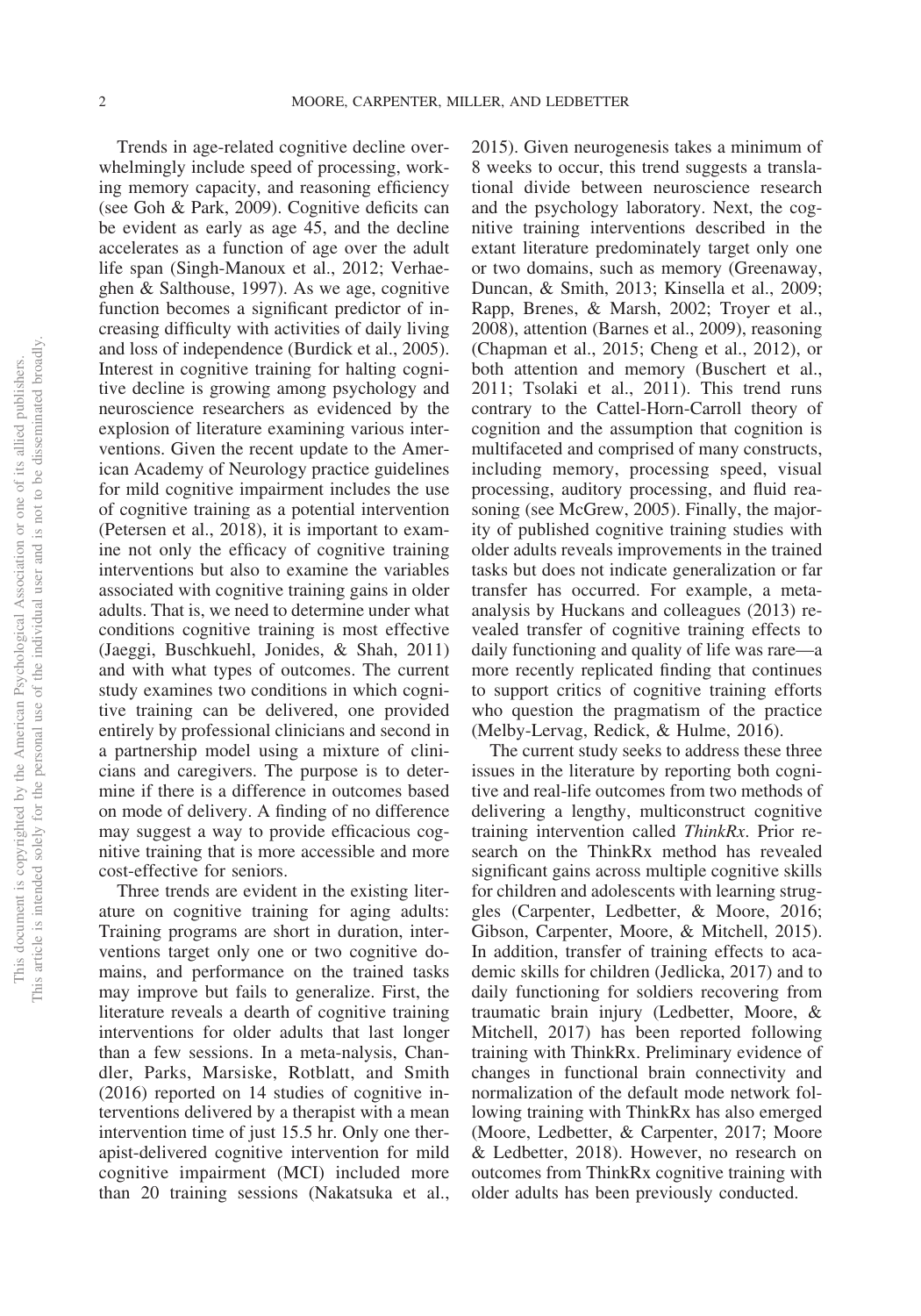adults have not been previously studied in the ThinkRx research, the aim of the current study was to examine two methods of delivering the ThinkRx cognitive training program to adults over age 50 with subjective memory or attention complaints. The current study addresses the gap in the broader extant cognitive training research that only targeted one or two cognitive constructs by examining an intervention that targets multiple cognitive constructs including working memory, long-term memory, visual and auditory processing, fluid reasoning, and processing speed. The study also addresses the gap in the cognitive training literature that fails to report transfer or generalization to real-life outcomes by examining both objective cognitive changes as well as subjectively reported life changes following ThinkRx cognitive training. Finally, the current study addresses a gap in the literature that shows no prior research on a partnership model of delivering a clinical cognitive training intervention. In the current study, the goal was to compare similarities and differences in cognitive outcomes and self-reported real-life changes between participants trained via professional delivery solely by a clinician versus a partnership model where a caregiver or spouse delivered half of the intervention at home. The partnership model has the potential to reduce the overall cost of training and can be more flexible in terms of scheduling—making the program accessible to more people who need it. This is particularly important, since prior research has revealed scheduling and commuting to multiple cognitive training appointments each week can be burdensome when juggling work, school, and other medical appointments (Biagianti et al., 2017). Encouragingly, a home-based model has been successfully implemented in neurofeedback training programs to reduce costs and improve access to treatment (Kober et al., 2016). Thus, if a partnership model of delivering cognitive training is similar in effectiveness, the aforementioned burdens could be reduced. In addition, the cost of each training session is comparable to the cost of a psychotherapy session but is not typically covered by health insurance. Because the number one reason reported by adults for not seeking treatment is cost [\(US Department of](#page-15-0) [Health & Human Services, 2012\)](#page-15-0), it is important to examine ways to increase affordability

To address the gap that outcomes for older

for clients paying out of pocket for the intervention. Therefore, the objective of the current study was to evaluate the partnership model of delivering ThinkRx in comparison to the professional delivery model of ThinkRx cognitive training for adults over age 50. Although we have not previously examined differences in outcome between the two models, we hypothesize that the professional delivery model will result in modestly higher pretest to posttest gains but that self-reported real-life changes will be similar.

#### **Method**

### **Research Questions**

This study was guided by the following questions: Is there a significant difference in the change over time in long-term memory, visual processing, fluid reasoning, working memory, processing speed, and auditory processing between those who receive cognitive training through a partnership model and those who receive it entirely by professional trainers? What real-life changes are reported by participants of both delivery models of the ThinkRx cognitive training program?

#### **Participants**

The sample was selected from 329 records of clients of LearningRx cognitive training centers across the United States between 2010 and 2017 who were over the age of 50. The inclusionary criteria were (a) the client reported subjective memory and/or attention complaints on a symptom checklist at the time of pretesting, and (b) the client records included pretest and posttest reports. The sample meeting inclusionary criteria included records from 292 participants ranging in age from 51 to 95 ( $M = 60.77$ ,  $SD =$ 9.04). Records excluded from the study included one client who did not have test data and 36 clients who did not report subjective memory or attention complaints at the time of pretest. All demographic information for the sample, including age, ethnicity, gender, and diagnosis of mild cognitive impairment or Alzheimer's disease was based on self or caregiver report annotated in the records.

The sample  $(n = 292)$  was subdivided into two groups based on method of intervention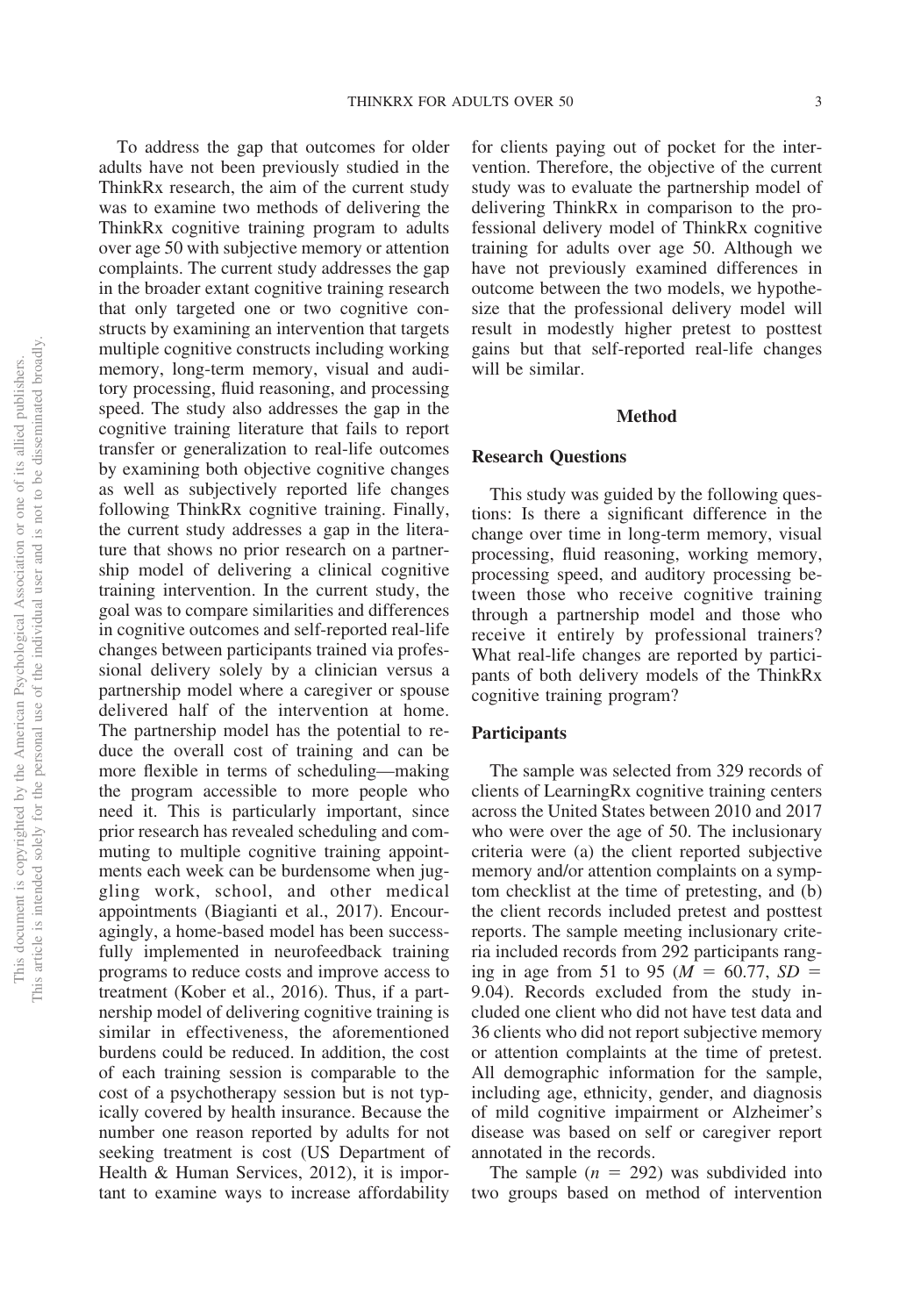delivery: The pro group  $(n = 172)$ , who had completed the entire cognitive training intervention with a professional clinician at a LearningRx center, and a partner group  $(n = 120)$ , who had completed half of the intervention at a LearningRx center and the other half at home delivered by a spouse or caregiver. Note that participants were not randomly assigned; they chose the method of delivery. The study underwent ethics review and was approved by the Institutional Review Board of the Gibson Institute of Cognitive Research (Protocol# 20171203).

## **Intervention**

ThinkRx cognitive training is a cliniciandelivered program that includes 24 training procedures with 627 variations sequenced in difficulty and intensity. Each procedure targets a primary skill but engages multiple cognitive skills, including working memory, long-term memory, visualization and visual processing, auditory discrimination, logic and reasoning, processing speed, and attention. The program is delivered three or four times per week in 60–90 min intense sessions for a minimum of 60 total training hours. Training ranges in duration from three months to a full year and can encompass up to 180 hr of training time. Clinicians follow a standard curriculum that can be individualized to address the specific cognitive deficits of each client. Progression through the curriculum is carefully tracked in the 230-page training manual to ensure fidelity and to maximize treatment outcomes. A metronome is used with most training tasks to add intensity to the procedures and to prevent "mental breaks" by requiring the client to respond on beat. A key feature of the program is the dynamic feedback provided by the clinician who uses verbal encouragement, visual charting of progress, and "high 5s" to keep clients on track and motivated. Another feature is the use of deliberate distractions to train sustained, divided, and selective attention skills needed in the real world. Clients set goals for changes and improvements they hope to see outside of the training setting, and clinicians revisit the goals weekly to help the client apply the training gains to life outside of the training center. Training tasks are fundamentally different than assessment tasks. For example, a training procedure that targets working memory uses

colorful cards with various shapes arranged on a grid by the clinician. The client must study the arrangement and reproduce it from memory. The 34 variations on this task include use of a timer, metronome, and up to nine spaces on each grid. Figure 1 illustrates the materials used for this working memory training procedure.

The curriculum uses visual, auditory, and sensory-motor training techniques to ensure a comprehensive approach to targeting the remediation of multiple cognitive skills. There are two methods for delivering the ThinkRx program. The original method is delivery by a clinician in an independent practice or at a LearningRx cognitive training center. An optional approach is for a spouse or caregiver to be trained to deliver half of the training sessions at home. This option significantly reduces the cost to clients and enables wider access to the training. In this alternative partnership model, the client attends two training sessions per week with the clinician and receives one or two training sessions per week at home. To provide training at home, partners are given a 20-min lesson each week on one or two training procedures. The clinician chooses procedures to teach the partner trainer based on the client's greatest deficits. That is, the partner delivers training procedures for which the client needs the most repetition. To learn how to train at home, the partner watches the clinician demonstrate the procedures and then practices them with the client in the presence of the clinician to ensure correct deliv-



*Figure 1.* Example of a working memory training task. *This figure is used with permission from LearningRx*. See the online article for the color version of this figure.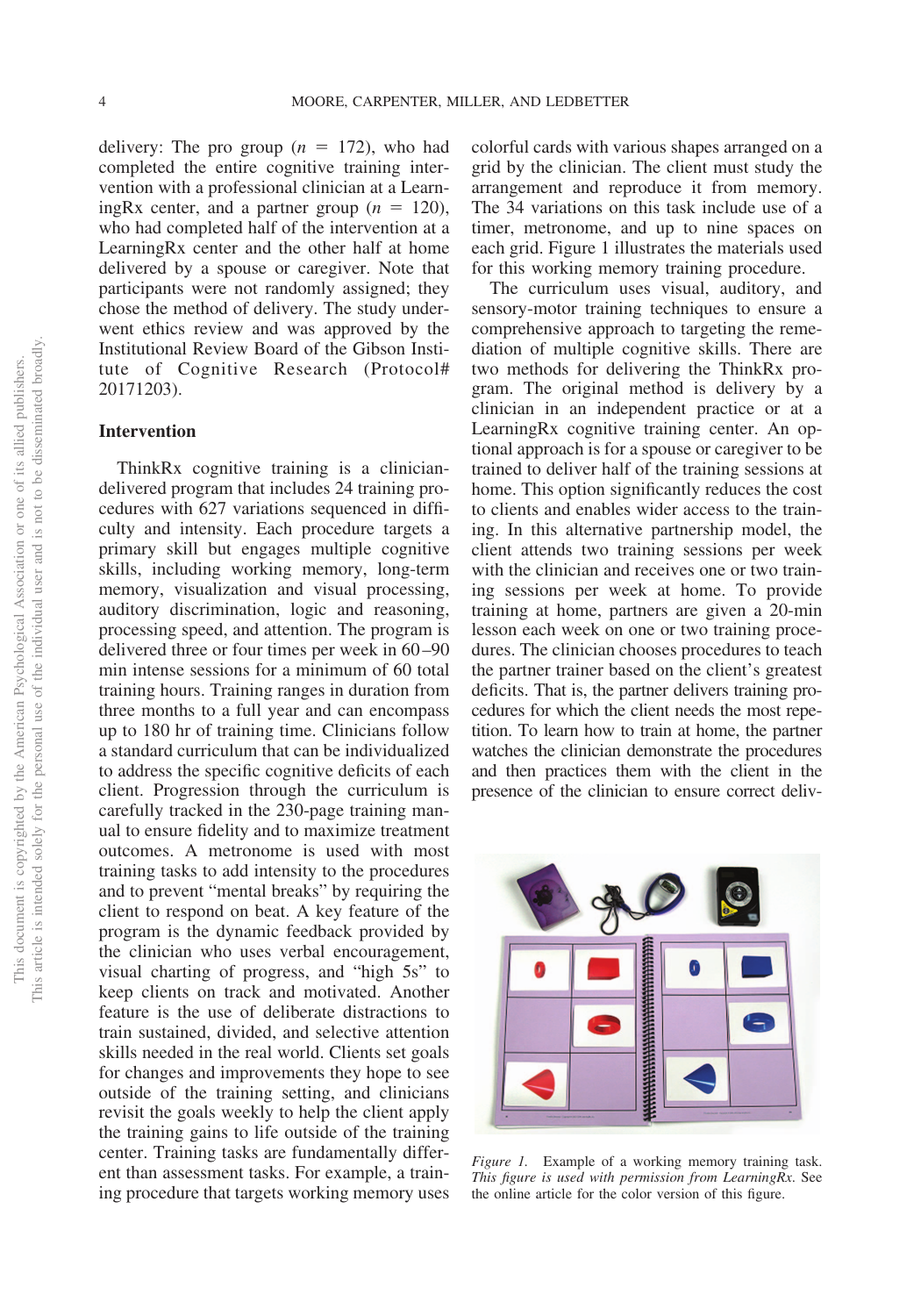ery. Home training is documented by the partner trainer in the training manual and reviewed with the clinician at the next center-based training session to ensure compliance and fidelity.

#### **Assessments**

Subtests from the Woodcock Johnson III Tests of Cognitive Abilities and Tests of Achievement (Woodcock, McGrew, & Mather, 2001) were administered to each client before and after completing the cognitive training program. Tests were administered by trained clinicians not involved in the training of the clients they tested.

**Long-term memory test.** The visualauditory learning test was administered to measure associative memory and delayed recall. The test requires encoding and retrieval of auditory and visual associations. The test administrator teaches the participant a set of pictures that each represents a word, and the participant must recall the associations between them. For adults, this test has a median reliability of .91 (Mather & Woodcock, 2001).

**Visual processing test.** The spatial relations test measures visual processing skills by asking the participant to match individual puzzle pieces to a completed shape. For adults, this test has a median reliability of .85 (Mather & Woodcock, 2001).

**Auditory processing test.** The sound awareness subtest measures four phonological awareness skills: sound rhyming, sound deletion, sound substitution, and sound reversal. The test administrator presents a series of language sounds, and the participant must manipulate the sounds and produce a response. For adults, this test has a median reliability of .86 (Mather & Woodcock, 2001).

**Logic and reasoning test.** The concept formation test measures fluid reasoning and inductive logic by requiring the participant to apply rules to sets of shapes that share similarities and differences by indicating the rule that differentiates one set of shapes from the others. For adults, this test has a median reliability of .96 (Mather & Woodcock, 2001).

**Working memory test.** The numbers reversed test measures working memory by asking the participant to remember a span of numbers and repeat them in reverse order from how they were presented. For adults, this test has a median reliability of .90 (Mather & Woodcock, 2001).

**Processing speed test.** The pair cancellation test measures executive processing, processing speed, and sustained attention by asking the participant to locate and mark matching objects in each row of shapes within a 3-min time limit. For adults, this test has a median reliability of .85 (Mather & Woodcock, 2001).

#### **Data Analyses**

**Statistical analysis.** Differences on baseline demographic variables were tested with independent samples *t* tests and chi square analyses, using Cohen's *d* and phi as effect sizes, respectively. We report effect sizes for Cohen's *d* using general guidance of small (.2), medium (.5), or large (.8) effects; and effect sizes for phi using general guidance of small (.1), medium (.3), or large (.5) effects (Cohen, 1988). To examine the difference in change from pretest to posttest between the delivery models on six outcome variables (long-term memory, working memory, visual processing, auditory processing, processing speed, and reasoning), we used  $2 \times 2$  repeated measures multivariate analysis of covariance (MANCOVA) testing, with group (pro or partner) as the primary independent variable. The specific dependent variables were the pretest and posttest standard scores for each of the outcomes. We ran and report below two models—one with a full panel of covariates (age, race, gender, diagnosis, number of training hours) and a second with only the significant covariate (age). We report effect sizes for these measures using partial eta squared and general guidance of small (.2), medium (.5), or large (.8) effects (Cohen, 1988). We also used paired samples *t* tests to examine the significance of change for the whole sample on individual measures with effect size for change on each measure reported as Cohen's *d*. In the MANCOVA testing, the Box's test proved nonsignificant, indicating equality of covariance matrices.

Given the pre–post test design and the type of assessment used in this study, there is, of course, the possibility for practice effects (Busch, Lineweaver, Ferguson, & Haut, 2015; Chelune, Naugle, Lüders, Sedlak, & Awad, 1993; Collie, Maruff, Darby, & McStephen, 2003; Dikmen, Heaton, Grant, & Temkin, 1999). Collie, Darby, Falleti, Silbert, and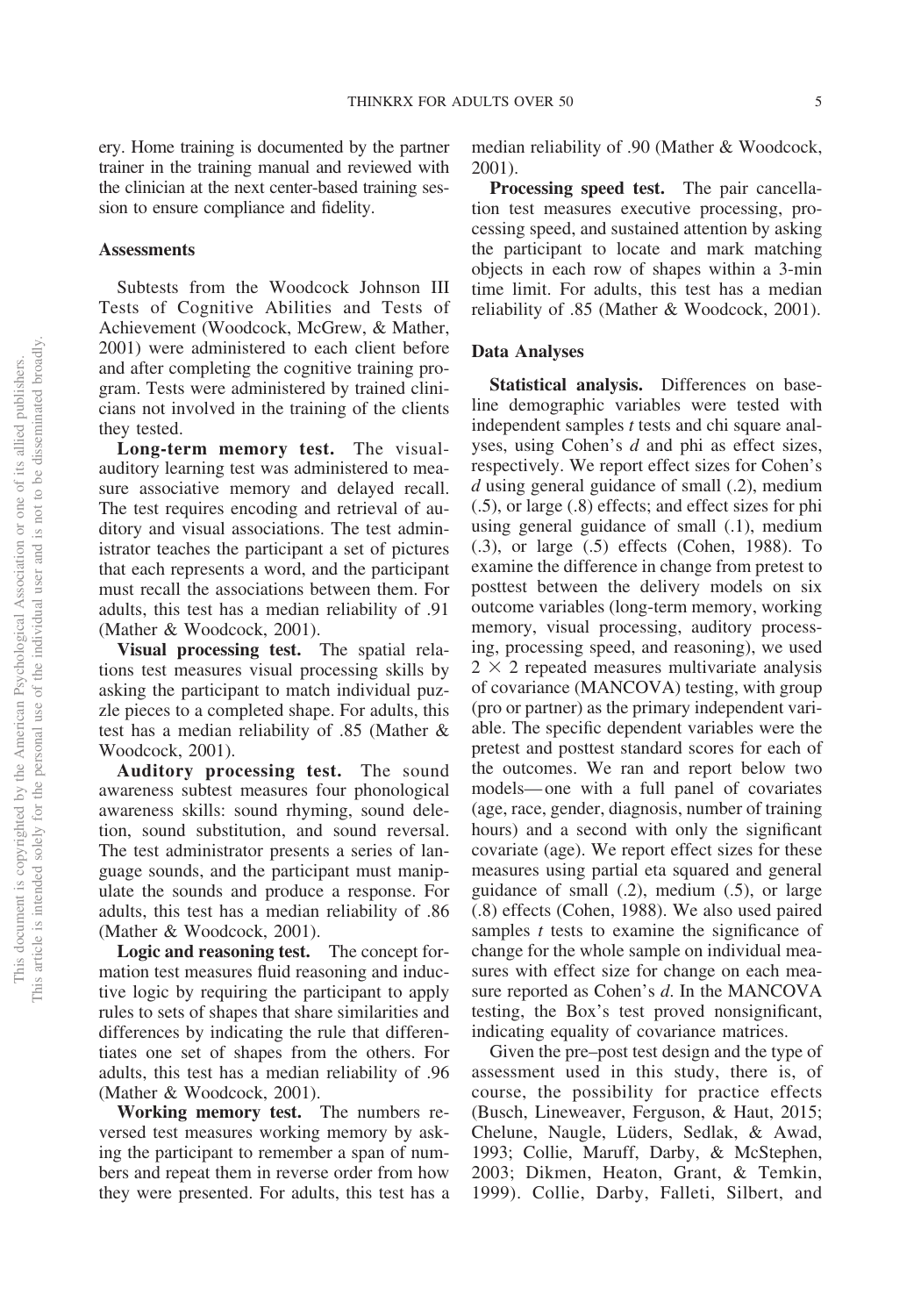Maruff (2002) reviewed several means of controlling for these effects in multivariate analyses, with a regression technique generally considered among the strongest approaches. McSweeny, Naugle, Chelune, and Lüders (1993) provided a particularly useful regression-based means of controlling for practice effects and one we used here as a second analysis. Specifically, McSweeny et al. described a method by which regression is used to derive predicted posttest scores based on the pretest and relevant covariates. The predicted scores are then used to create what they call "T-scores for change"—essentially a measure of the change in scores that deviate from what might be expected based on controlled pretesting. Finally, the *T* scores are used in MANCOVA testing to determine if the difference between groups is statistically significant. In other words, does the treatment group exhibit comparatively and significantly greater change over and above what would be explained by practice effects?

For each test we used regression to derive predicted scores, using as the independent variable pretest score. The predicted scores and the relevant standard errors were used to create *T* scores in the following model:  $T = 50 + [10^*Y_0 Y_p$ //se)], where  $Y_o$  = observed posttest score,  $Y_p$  = predicted posttest score, and se = standard error of the estimate. The *T* scores were used in a MANCOVA model with pro/partner groups as the independent variable. Another model was run with covariates, but the results did not differ substantively, so we report the parsimonious model below. Full results are available from the authors.

**Qualitative analysis.** The qualitative data for this study were collected from an online exit survey completed at the end of each participant's training program. The data include responses to the following exit survey prompt: "Please share with us the changes you have seen as a result of LearningRx training." The survey was completed outside the presence of LearningRx staff members, which increased objectivity in responses from the participants and strengthened the integrity of the qualitative data (Tetnowski, 2015). The analysis employed grounded methodology and summative content analysis (Snyder, 2012) by annotating and evaluating participant comments without prior expectations of the outcome. In addition, the qualitative researcher was blinded to the treatment condition of the participants to achieve objectivity in audit and to increase rigor (Houghton, Casey, Shaw, & Murphy, 2013). Participant comments were appraised according to inductive thematic analysis, a technique of data assessment that requires the researcher to allow phenomenological themes to emerge and coalesce from the ground up (Percy, Kostere, & Kostere, 2015). This tactic ensures that emerging themes can be classified into categories for review, free from researcher bias or preconceived ideas of specific conclusions (Fereday & Muir-Cochrane, 2006). The subsequent data gleaned from such thematic analysis ultimately creates definitive indication of various notable conclusions (Braun & Clarke, 2006).

After initial coding of all responses, themes were discussed, evaluated, and clarified among members of the qualitative research team. We then collapsed the responses into five clearly emerging themes: attention/concentration, cognitive efficiency, life application skills, memory, and mood. For the current study, we analyzed any relevant differences in the distribution of these themes between the two groups using a series of  $2 \times 2$  chi squares, one for each theme. Of the 273 participants who responded with comments, 155 trained via the pro delivery method, and 118 with the partner delivery method. In addition, in a second series of  $2 \times 2$  chi squares we investigated any thematic variations due to age and categorized by participants (a) 50 to 65 years of age and (b) over age 65. Of the 155 pro graduates, 120 respondents were between the ages of 50–65, whereas 35 of them were over age 65. Partner graduates included 94 respondents age 50–65 and 24 respondents over age 65. The unit of analysis of qualitative data was at the phrase level. A complex sentence could be coded with more than one theme when necessary.

#### **Results**

#### **Sample Demographics and Baseline Data**

The sample included 292 participants, ranging in ages from 51 to 95 ( $M = 60.77$ ,  $SD =$ 9.04). Fifty-nine percent of the sample was female. Forty-one percent of the sample received training through the partnership model. Participants received a mean of 78.16 hr of training  $(SD = 25.58, \text{ min.} = 60, \text{ max.} = 180)$  over a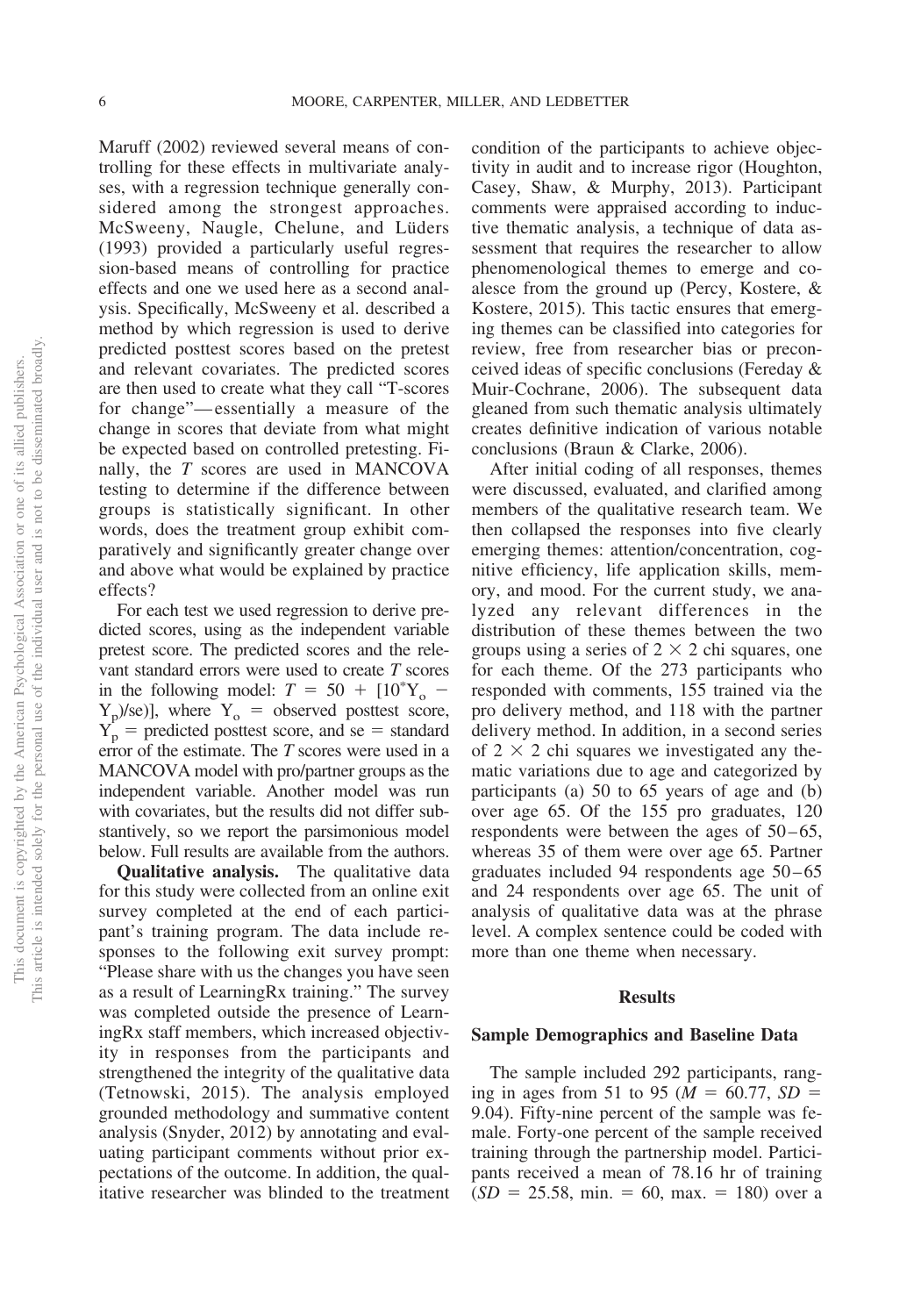$= 172$ ) Partner (*n* = 120)

Pro  $(n = 172)$ 

|                         | 7                       |  |
|-------------------------|-------------------------|--|
| <b>I</b> charc          | ć                       |  |
|                         |                         |  |
|                         |                         |  |
|                         | č                       |  |
|                         | 100 <sup>4</sup><br>í   |  |
| ă<br>j<br>ł             | .<br>.<br>.<br><b>1</b> |  |
|                         |                         |  |
| i                       | in the C                |  |
| C V                     |                         |  |
| j                       | $\frac{1}{2}$           |  |
|                         |                         |  |
| Ē                       | s<br>C                  |  |
| Ċ<br>$\frac{1}{2}$<br>Ē | i                       |  |
|                         | <b>Second</b><br>ĺ      |  |

| Variable         | $\boldsymbol{n}$ | $\cal M$ | $\cal SD$ | $\%$   | $\boldsymbol{n}$ | $\cal M$ | $\cal SD$ | $\%$  |
|------------------|------------------|----------|-----------|--------|------------------|----------|-----------|-------|
| Age              |                  |          |           |        |                  |          |           |       |
| All              | 172              | 60.88    | 9.27      |        | 120              | 60.63    | 8.74      |       |
| $50 - 65$        | 126              | 56.02    | 3.99      |        | 91               | 56.69    | 4.61      |       |
| $66+$            | 46               | 74.173   | 5.97      |        | 29               | 72.97    | 6.92      |       |
| Sex              |                  |          |           |        |                  |          |           |       |
| Female           |                  |          |           |        |                  |          |           |       |
| All              | 104              |          |           | 60.5%  | 68               |          |           | 56.7% |
| $50 - 65$        | 75               |          |           |        | 53               |          |           |       |
| $66+$            | 29               |          |           |        | 15               |          |           |       |
| Male             |                  |          |           |        |                  |          |           |       |
| All              | 68               |          |           | 39.5%  | 52               |          |           | 43.3% |
| $50 - 65$        | 51               |          |           |        | 38               |          |           |       |
| $66+$            | 17               |          |           |        | 14               |          |           |       |
| Diagnosis        |                  |          |           |        |                  |          |           |       |
| None             |                  |          |           |        |                  |          |           |       |
| All              | 144              |          |           | 83.7%  | 103              |          |           | 85.8% |
| $50 - 65$        | 104              |          |           |        | 81               |          |           |       |
| $66+$            | 40               |          |           |        | 22               |          |           |       |
| TBI              |                  |          |           |        |                  |          |           |       |
| All              | 28               |          |           | 16.3%  | 15               |          |           | 12.5% |
| $50 - 65$        | 22               |          |           |        | 10               |          |           |       |
| $66+$            | 6                |          |           |        | 5                |          |           |       |
| MCI              |                  |          |           |        |                  |          |           |       |
| All              | $\boldsymbol{0}$ |          |           | $0\%$  | $\mathbf{1}$     |          |           | .8%   |
| $50 - 65$        | $\boldsymbol{0}$ |          |           |        | $\boldsymbol{0}$ |          |           |       |
| $66+$            | $\boldsymbol{0}$ |          |           |        | $\mathbf{1}$     |          |           |       |
| Dementia         |                  |          |           |        |                  |          |           |       |
| All              | $\boldsymbol{0}$ |          |           | $0\%$  | 1                |          |           | .8%   |
| $50 - 65$        | $\boldsymbol{0}$ |          |           |        | $\boldsymbol{0}$ |          |           |       |
| $66+$            | $\boldsymbol{0}$ |          |           |        | $\mathbf{1}$     |          |           |       |
| Ethnicity        |                  |          |           |        |                  |          |           |       |
| Caucasian        | 108              |          |           | 62.7%  | 86               |          |           | 71.6% |
| African American | 6                |          |           | 3.4%   | $\,$ 8 $\,$      |          |           | 6.6%  |
| Asian            | $\mathbf{1}$     |          |           | $.5\%$ | $\boldsymbol{0}$ |          |           | $0\%$ |
| Hispanic         | 5                |          |           | 2.9%   | 1                |          |           | .8%   |
| Native American  | $\overline{c}$   |          |           | $1\%$  | $\boldsymbol{0}$ |          |           | $0\%$ |
| Mixed            | $\overline{3}$   |          |           | 1.7%   | $\overline{c}$   |          |           | 1.6%  |

Not reported 47 27.3% 23 19.2%

Table 1 *Sample Descriptive Statistics*

*Note*. TBI = traumatic brain injury.

mean of 213.76 days (30.5 weeks) between preand posttesting  $(SD = 112.27, \text{min.} = 62,$  $max. = 749$ . Table 1 disaggregates these metrics by group (i.e., partner or professional). Mean age by group was almost identical between groups. The partnership group received fewer hours of training and saw less time between pre- and posttesting. Differences were tested with independent samples *t* tests. Results indicate no significant differences for age and days pre to post, but the hours of training were significantly different with a small effect size  $(t = 2.10, p = .04, d = -.21)$ . For gender, the partner group had fewer females and more males than the pro group, but chi-square testing indicated the differences were not significant with a small effect size,  $\chi^2(1) = .42$ ,  $p = .52$ ,  $\varphi = .038$ . For diagnosis, there were more participants with traumatic brain injury in the pro group and more with MCI and dementia in the partner group, but chi square testing indicated the differences between groups in diagnoses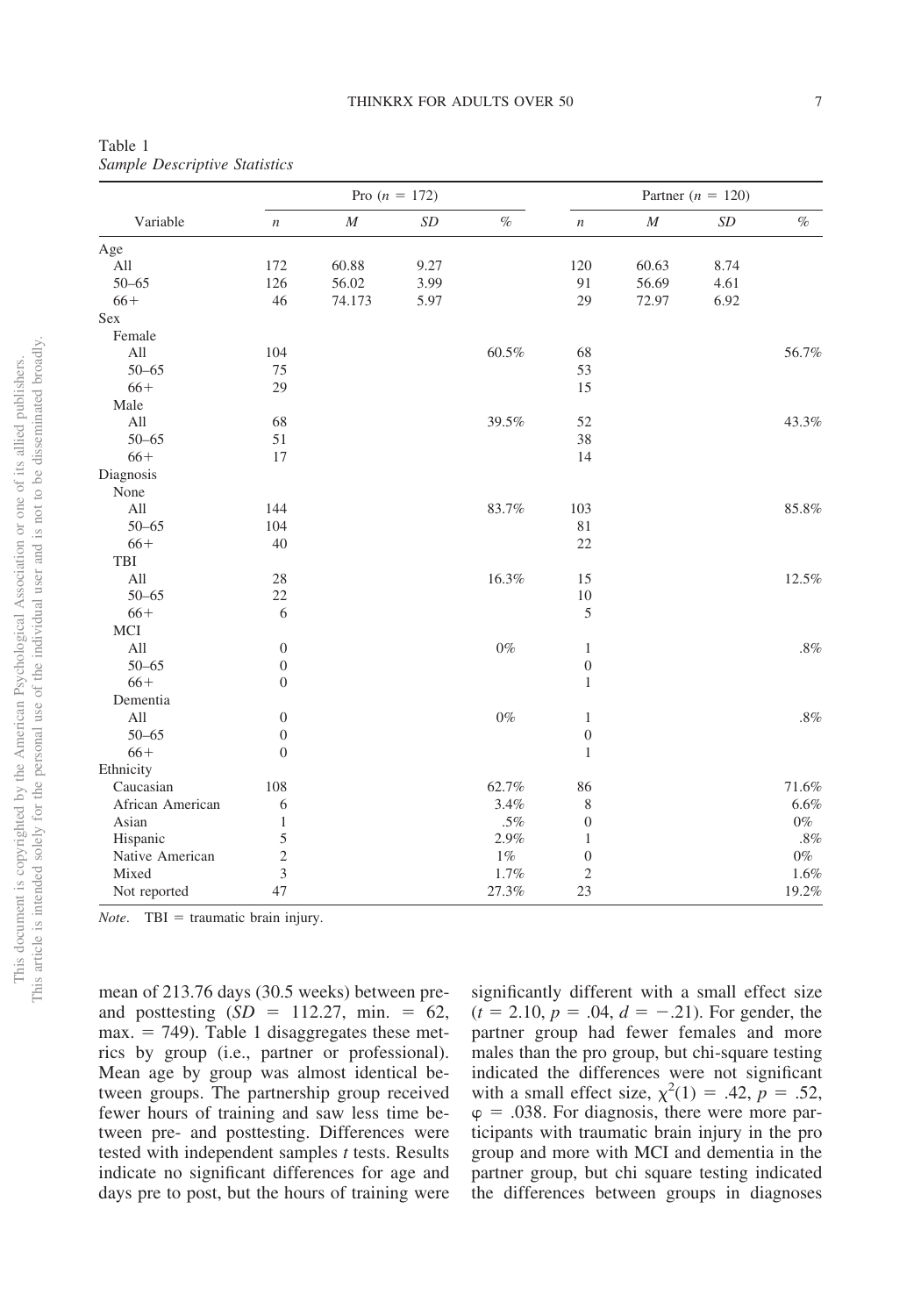were not significant with a small effect size,  $\chi^2(3) = 3.59, p = .31, \varphi = .111$ . There were also no significant differences between groups in racial/ethnic distribution with a small effect size,  $\chi^2(1) = 2.50$ ,  $p = .2$ ,  $\varphi = .092$ .

Independent *t* tests indicated no significant differences between groups on any of the pretest scores. Across all measures, differences between groups are consistently within a few points of each other. Thus, the pro and partnership groups were statistically equivalent on almost all measures prior to the intervention.

## **Results of Statistical Analysis of Cognitive Test Outcomes**

We begin the presentation of results with descriptive statistics for the outcome variables. As seen in [Table 2,](#page-7-0) the sample as a whole realized growth on all six outcome measures. The greatest growth was evident on long-term memory ( $M = 15.7$  points), while the smallest was for processing speed  $(M = 7.1 \text{ points})$ . Paired samples *t* tests with significance set at Bonferroni-corrected  $p < .001$  indicated significant pretest to posttest change on all measures with large effect sizes.

Results from the repeated measures MANCOVA (with all covariates) on the effect of time with significance set at Bonferroni-corrected *p* .001 indicated both groups improved significantly from pretest to posttest with a large effect size, Wilks'  $\lambda = .848$ ,  $F(6, 280) = 8.33$ ,  $p <$ .001,  $\eta_p^2 = .15$ . There was not a significant Time  $\times$  Group effect, Wilks'  $\lambda = .983, F(6,$  $(280) = .807, p = .56, \eta_p^2 = .017$ , with a small effect size or significant interaction effects with the covariates of diagnosis, training hours, gender, or race. There was, however, a significant interaction effect with the covariate of age with a medium effect size, Wilks'  $\lambda = .939, F(6,$ 280) = 3.01,  $p = .007$ ,  $\eta_p^2 = .061$ . Therefore, we reran the repeated measures MANCOVA using only age as a covariate. Results from the repeated measures MANCOVA (with only age as the covariate) on the effect of time were substantively the same as the full model, indicating both groups improved significantly from pretest to posttest with a large effect size, Wilks'  $\lambda = .805$ ,  $F(6, 284) = 11.43$ ,  $p < .001$ ,  $\eta_p^2$  = .20, but there was not a significant time by group interaction, Wilks'  $\lambda = .983, F(6, 284) =$ .819,  $p = .56$ ,  $\eta_p^2 = .017$ , with a small effect size. Table 3 displays the pretest, posttest, and difference scores by group along with statistical comparison results.

On all outcomes except for reasoning skills, those who completed training with a professional trainer saw greater difference scores than those who completed training in a partnership model. However, univariate tests indicated no significant Time  $\times$  Group interaction on individual measures. There was a significant time by age interaction on three of the outcome measures with a small effect size: visual processing,  $F(1, 289) = 4.31, p = .04, \eta_p^2 = .015$ ; fluid reasoning,  $F(1, 289) = 7.90$ ,  $p = .005$ ,  $\eta_p^2 =$ .027; and working memory,  $F(1, 289) = 9.63$ ,  $p = .002, \eta_p^2 = .032, \text{ but there was not a}$ significant Time  $\times$  Group  $\times$  Age interaction, Wilks'  $\lambda = .513$ ,  $F(6, 168) = .932$ ,  $p = .715$ ,  $\eta_p^2$  = .10, with a large effect size. When data are presented in percentiles, the story is essentially

<span id="page-7-0"></span>Table 2 *Significance Testing Results for Whole Sample*

|                     |         | Whole sample |          |      |                     |      |             |  |
|---------------------|---------|--------------|----------|------|---------------------|------|-------------|--|
|                     | Pretest |              | Posttest |      | Whole sample change |      | Effect size |  |
| Variable            | M       | SD           | M        | SD   | Diff                | SD   | d           |  |
| Long-term memory    | 91.26   | 21.3         | 106.96   | 21.9 | 15.70*              | 11.9 | 1.32        |  |
| Visual processing   | 105.65  | 12.4         | 114.68   | 12.4 | $9.03*$             | 9.1  | .99         |  |
| Fluid reasoning     | 103.88  | 14.3         | 113.60   | 13.6 | $9.72*$             | 9.7  | 1.00        |  |
| Working memory      | 100.16  | 17.4         | 109.28   | 16.9 | $9.12*$             | 12.1 | .75         |  |
| Processing speed    | 96.73   | 12.1         | 103.86   | 12.4 | $7.13*$             | 8.6  | .83         |  |
| Auditory processing | 99.10   | 16.4         | 107.82   | 16.5 | $8.72*$             | 10.6 | .82         |  |

*Note.* Diff = difference;  $d = \text{Cohen's } d$  effect size.

 $p < .001$ .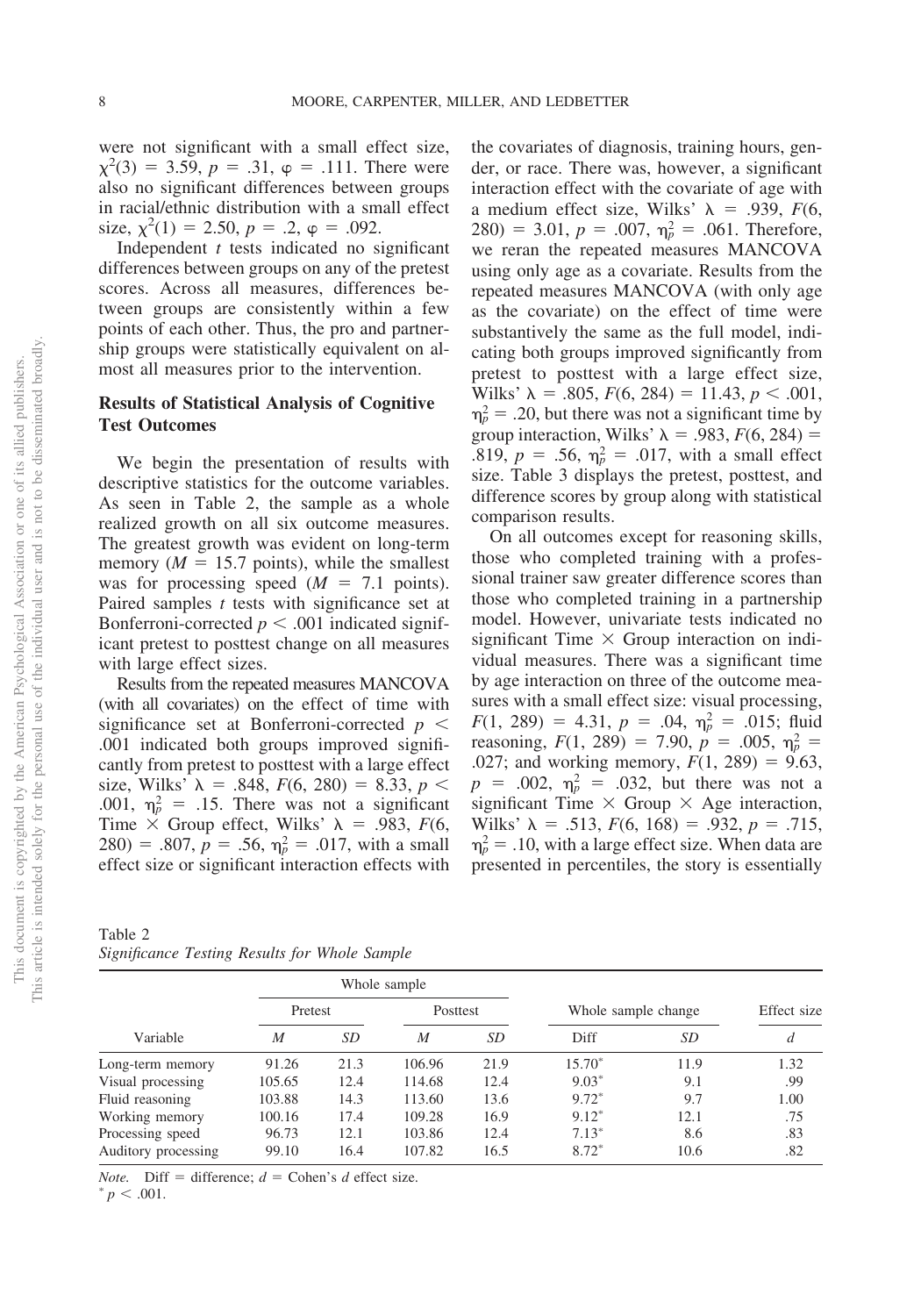This article is intended solely for the personal use of the individual user and is not to be disseminated broadly This article is intended solely for the personal use of the individual user and is not to be disseminated broadly.This document is copyrighted by the American Psychological Association or one of its allied publishers. This document is copyrighted by the American Psychological Association or one of its allied publishers.

|  | Significant Testing Results Comparing Partner and Pro Groups |                 |
|--|--------------------------------------------------------------|-----------------|
|  |                                                              | standard scores |

|                                          |                              |                                                                                                                                                                                                                                                                                                                                                                                                                                                  |                                                                                                                                                                                                                                     |                                                                                                                                                                                                                                                                                  | Partner                                                                                                                                                                                                                                                                                                                                                                                                                                          |                                                                                                                                                                                  |                                                                        |                               |         |                                   | Percentiles                                                         |                                                |                              |
|------------------------------------------|------------------------------|--------------------------------------------------------------------------------------------------------------------------------------------------------------------------------------------------------------------------------------------------------------------------------------------------------------------------------------------------------------------------------------------------------------------------------------------------|-------------------------------------------------------------------------------------------------------------------------------------------------------------------------------------------------------------------------------------|----------------------------------------------------------------------------------------------------------------------------------------------------------------------------------------------------------------------------------------------------------------------------------|--------------------------------------------------------------------------------------------------------------------------------------------------------------------------------------------------------------------------------------------------------------------------------------------------------------------------------------------------------------------------------------------------------------------------------------------------|----------------------------------------------------------------------------------------------------------------------------------------------------------------------------------|------------------------------------------------------------------------|-------------------------------|---------|-----------------------------------|---------------------------------------------------------------------|------------------------------------------------|------------------------------|
|                                          | Pre                          |                                                                                                                                                                                                                                                                                                                                                                                                                                                  |                                                                                                                                                                                                                                     |                                                                                                                                                                                                                                                                                  |                                                                                                                                                                                                                                                                                                                                                                                                                                                  |                                                                                                                                                                                  |                                                                        | <b>Difference</b>             |         | Pro                               |                                                                     |                                                |                              |
| Variable                                 | $M(SD)$                      | $\begin{tabular}{c c} Post \\ \hline \hline \textbf{\textit{M (SD)}} \\ \hline \textbf{\textit{M (SD)}} \\ \hline \textbf{\textit{M (12.3)}} \\ \textbf{\textit{15.3 (12.8)}} \\ \textbf{\textit{15.3 (14.1)}} \\ \textbf{\textit{19.9 (14.1)}} \\ \textbf{\textit{10.9 (17.1)}} \\ \textbf{\textit{10.9 (13.0)}} \\ \textbf{\textit{04.0 (13.0)}} \\ \textbf{\textit{04.0 (13.0)}} \\ \textbf{\textit{04.0 (13.0)}} \\ \textbf{\textit{04.0 (1$ | $\begin{tabular}{c c} Change \\ \hline \hline $M$ (SD) \\ \hline $M$ (SD) \\ \hline $M$ (SD) \\ \hline $10.2$ (11.0) \\ \hline $9.7$ (9.5) \\ $9.5$ (9.6) \\ $7.6$ (8.7) \\ $7.6$ (8.7) \\ $1.11) \\ $9.1$ (11.1) \\ \end{tabular}$ | $\begin{tabular}{c c} Pre & \multicolumn{2}{c}{Pre} \\ \hline \hline \textit{M (SD)} \\ \hline \textit{M (SD)} \\ \textit{91.8 (20.6)} \\ \textit{05.7 (11.1)} \\ \textit{03.1 (14.7)} \\ \textit{03.1 (14.7)} \\ \textit{98.9 (15.5)} \\ \textit{97.1 (11.6)} \\ \end{tabular}$ | $\begin{tabular}{c c} Post \\ \hline \hline \textbf{\textit{M (SD)}} \\ \hline \textbf{\textit{M (SD)}} \\ \hline \textbf{\textit{M (S11,7)}} \\ \textbf{\textit{13.8 (11.7)}} \\ \textbf{\textit{13.9 (11.5)}} \\ \textbf{\textit{13.1 (13.0)}} \\ \textbf{\textit{06.9 (16.5)}} \\ \textbf{\textit{08.9 (11.5)}} \\ \textbf{\textit{08.9 (11.5)}} \\ \textbf{\textit{08.9 (11.5)}} \\ \textbf{\textit{08.9 (11.5)}} \\ \textbf{\textit{08.9 ($ | Change<br>$M$ (SD)<br>$M$ (SD)<br>$A$ (9.01)<br>$(13.1)$<br>$(13.1)$<br>$(13.1)$<br>$(13.1)$<br>$(13.1)$<br>$(13.1)$<br>$(13.1)$<br>$(13.1)$<br>$(13.1)$<br>$(13.1)$<br>$(13.1)$ |                                                                        |                               |         |                                   |                                                                     | Partner<br>Pre Post                            |                              |
| ong-term memory                          | 90.8 (21.9)                  |                                                                                                                                                                                                                                                                                                                                                                                                                                                  |                                                                                                                                                                                                                                     |                                                                                                                                                                                                                                                                                  |                                                                                                                                                                                                                                                                                                                                                                                                                                                  |                                                                                                                                                                                  |                                                                        |                               |         |                                   | $\begin{array}{l} 61.7 \\ 78.5 \\ 78.3 \\ 68.3 \\ 66.5 \end{array}$ |                                                |                              |
| 'isual processing                        |                              |                                                                                                                                                                                                                                                                                                                                                                                                                                                  |                                                                                                                                                                                                                                     |                                                                                                                                                                                                                                                                                  |                                                                                                                                                                                                                                                                                                                                                                                                                                                  |                                                                                                                                                                                  | $\frac{86}{21}$<br>$\frac{21}{11}$<br>$\frac{1}{11}$<br>$\frac{1}{47}$ |                               | 8888888 | 2<br>2022<br>2023<br>2024<br>2024 |                                                                     | 9<br>9 7 9 7 9 9<br>9 7 9 7 9 9<br>9 7 9 9 9 9 | 62.1<br>76.7<br>62.2<br>61.5 |
| $\epsilon$ luid reasoning                | 05.62 (13.2)<br>04.45 (14.1) |                                                                                                                                                                                                                                                                                                                                                                                                                                                  |                                                                                                                                                                                                                                     |                                                                                                                                                                                                                                                                                  |                                                                                                                                                                                                                                                                                                                                                                                                                                                  |                                                                                                                                                                                  |                                                                        | $\vec{z}$ $\vec{e}$ $\vec{z}$ |         |                                   |                                                                     |                                                |                              |
| $\sqrt{\mathrm{or}}\mathrm{king}$ memory |                              |                                                                                                                                                                                                                                                                                                                                                                                                                                                  |                                                                                                                                                                                                                                     |                                                                                                                                                                                                                                                                                  |                                                                                                                                                                                                                                                                                                                                                                                                                                                  |                                                                                                                                                                                  |                                                                        |                               |         |                                   |                                                                     |                                                |                              |
| rocessing speed                          | 100.9 (18.6)<br>96.5 (12.5)  |                                                                                                                                                                                                                                                                                                                                                                                                                                                  |                                                                                                                                                                                                                                     |                                                                                                                                                                                                                                                                                  |                                                                                                                                                                                                                                                                                                                                                                                                                                                  |                                                                                                                                                                                  |                                                                        |                               |         |                                   |                                                                     |                                                |                              |
| unditory processing                      | 00.1(16.9)                   |                                                                                                                                                                                                                                                                                                                                                                                                                                                  |                                                                                                                                                                                                                                     |                                                                                                                                                                                                                                                                                  |                                                                                                                                                                                                                                                                                                                                                                                                                                                  |                                                                                                                                                                                  |                                                                        |                               |         |                                   |                                                                     |                                                |                              |
| ioo`                                     |                              |                                                                                                                                                                                                                                                                                                                                                                                                                                                  |                                                                                                                                                                                                                                     |                                                                                                                                                                                                                                                                                  |                                                                                                                                                                                                                                                                                                                                                                                                                                                  |                                                                                                                                                                                  |                                                                        |                               |         |                                   |                                                                     |                                                |                              |

the same (see far right columns on Table 3). On all tests, participants in both groups saw increases from pre- to posttesting. Moreover, the pre- or posttest percentiles between groups are consistently within a few points of each other.

Turning to *T* score results to control for possible practice effects, Table 4 includes descriptive statistics and *p* values from the MANCOVA analysis. On all tests, the pro group consistently saw comparatively greater gains over and above what might be expected from practice effects, but none of the differences between groups was significantly different.

## **Results of Qualitative Thematic Analysis of Self-Reported Improvements**

Turning to the qualitative results, recall that responses revealed five clear themes: attention/ concentration, cognitive efficiency, life application skills, memory, and mood. A comparison of how each group responded to the exit survey is illustrated in [Figure 2.](#page-9-0) Ninety-eight percent of the partner group and 90% of the pro group reported changes that fell into at least one of the qualitative themes. We found minimal variation in qualitative outcomes between the pro and partner groups.

**Mood.** The theme of mood encompasses aspects of bolstered confidence, hope, perseverance, reduced anxiety, and overall improvement in outlook. Almost half of the participants noted outcomes related to mood. Forty-six percent of the whole sample  $(n = 125)$  noted changes such as a boost in confidence, less anxiety, and more positive outlook. This trend held steady across both training groups and age categories. There was a small difference between the groups with 42% ( $n = 64$ ) of the pro group and 52% ( $n =$ 61) of the partner group reporting changes in this area. However, the difference was not statistically significant,  $\chi^2(1) = 2.92$ ,  $p = .09$ . The difference between age groups was also not significant,  $\chi^2(1) = 2.71$ ,  $p = .10$ , with 44% of the younger age group and 46% of the older age group reporting changes in the theme of mood.

The comments from participants included reduced frustration and anxiety such as, "I'm better able to cope with things that had previously overwhelmed and depressed me," "I have less stress in my life because of what I learned here," and "The program has relieved my fears of Alzheimer's in the near future and has shown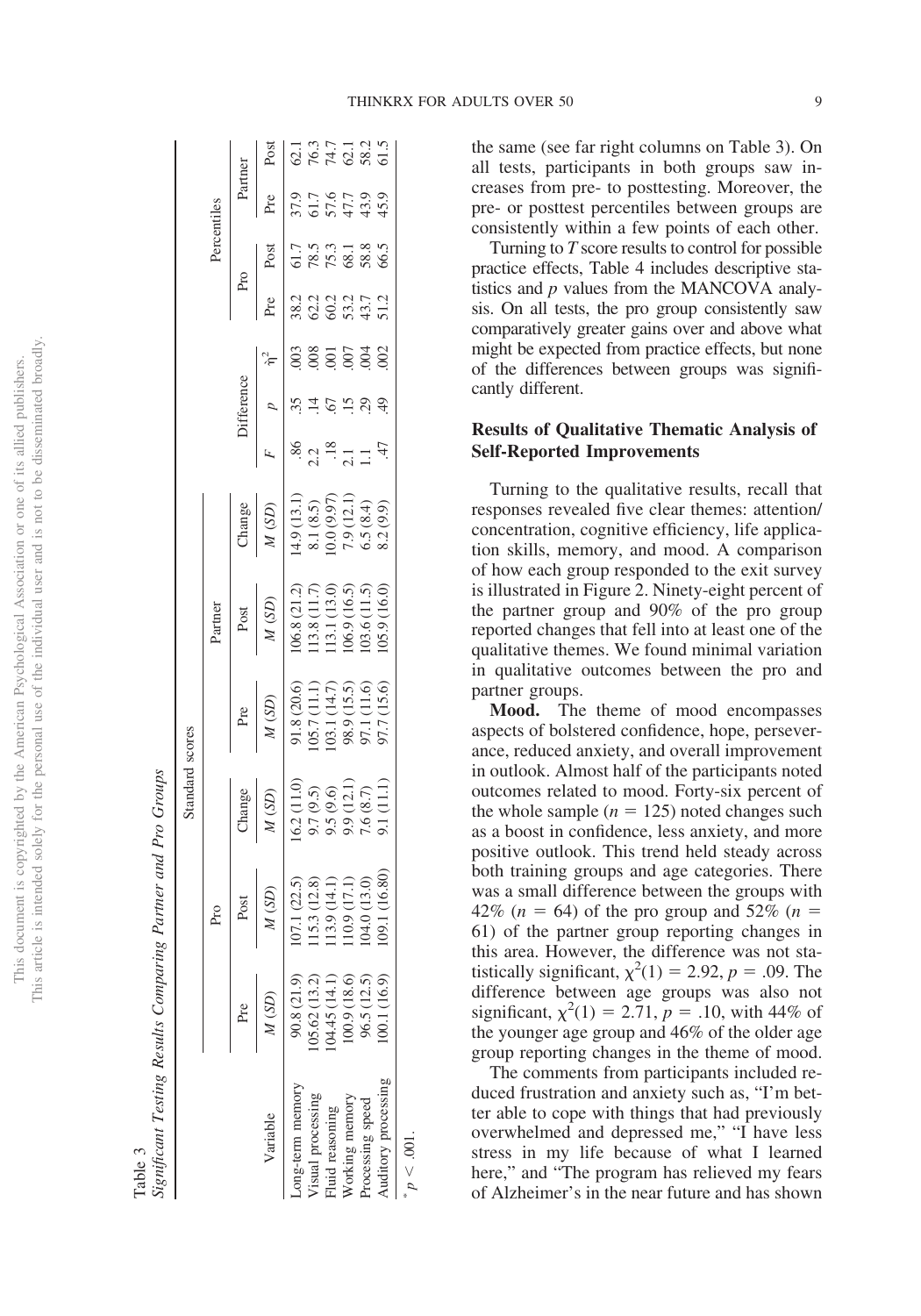| Table 4 |                                                 |  |
|---------|-------------------------------------------------|--|
|         | T-Score Results to Control for Practice Effects |  |

|                     | Pro   |       | Partner |       |     |
|---------------------|-------|-------|---------|-------|-----|
| Dependent variable  | Μ     | SE    | M       | SE    |     |
| Long-term memory    | 51.31 | 9.93  | 37.71   | 11.89 | .38 |
| Visual processing   | 59.77 | 10.13 | 36.84   | 12.12 | .15 |
| Fluid reasoning     | 51.62 | 10.44 | 50.80   | 12.50 | .96 |
| Working memory      | 57.47 | 10.54 | 32.28   | 12.62 | .13 |
| Processing speed    | 58.51 | 10.29 | 46.08   | 12.32 | .44 |
| Auditory processing | 62.78 | 10.89 | 47.67   | 13.03 | .37 |

me that the brain can be improved." A spouse wrote, "I have noticed a reduced frustration level as [he] is able to do more things and communicate more clearly... especially more enthusiasm for the future." Participants also reported increased confidence and positive outlook such as, "[Training] has made me determined to not limit what I want to do—knowing that my brain can tackle new challenges," "I have gained personal confidence because of the process of the training... this confidence then spreads into other areas and brings a positive quality to all of life," and "I am recovering my self-confidence, self-acceptance, desire to engage in life again, to find and pursue a new direction and purpose in life, and others who know me will describe me as an entirely different person as compared to prior."

**Memory.** The theme of memory covers comments regarding changes in short-term, working, and long-term memory. Thirty-seven percent  $(n = 101)$  of the whole sample reported changes in memory. The difference between pro and partner results was not statistically signifi-



<span id="page-9-0"></span>*Figure 2.* Comparison of qualitative themes by group.

cant,  $\chi^2$  (1) = .72, *p* = .40, with 41% (*n* = 47) in the partner group and  $35\%$  ( $n = 54$ ) in the pro group reporting changes in memory. The number reporting changes in memory was not significantly different between age groups either,  $\chi^2(1) = 3.44$ ,  $p = .06$ . Participants responded with comments such as, "I can remember things better because of the strategies that I learned here," and "I do not struggle in recalling certain items as much as I did before." Several participants specifically addressed memory in regard to aging such as, "It was exciting at my age to see the improvements I made especially with the short term memory," and "I have been able to keep my brain sharp and improve my memory . . . skills that will help me maintain my independence as I continue to age." Others made general observations such as, "My memory retention has really improved," and "I am much better at remembering details," as well as specific practical-application of memory changes such as "I no longer forget where I parked my car; I no longer walk from one room in the house to another, forgetting what I went for; I have much better name and word recall," and "Remembering little things that add up to a lot, hence, remembering to mail due bills, remembering stamps in glove box, remembering someone's phone number, recalling what the date is, LOL. It makes a HUGE difference because these 'little things' are everyday life!."

One of the comments in the theme of memory was not positive, however. A participant reported improvement in long-term memory but felt "still hampered by selective memory."

**Cognitive efficiency.** The theme of cognitive efficiency refers to general changes reported in processing speed, problem solving, and multitasking. Regarding cognitive efficiency,  $33\%$  ( $n = 90$ ) of the whole sample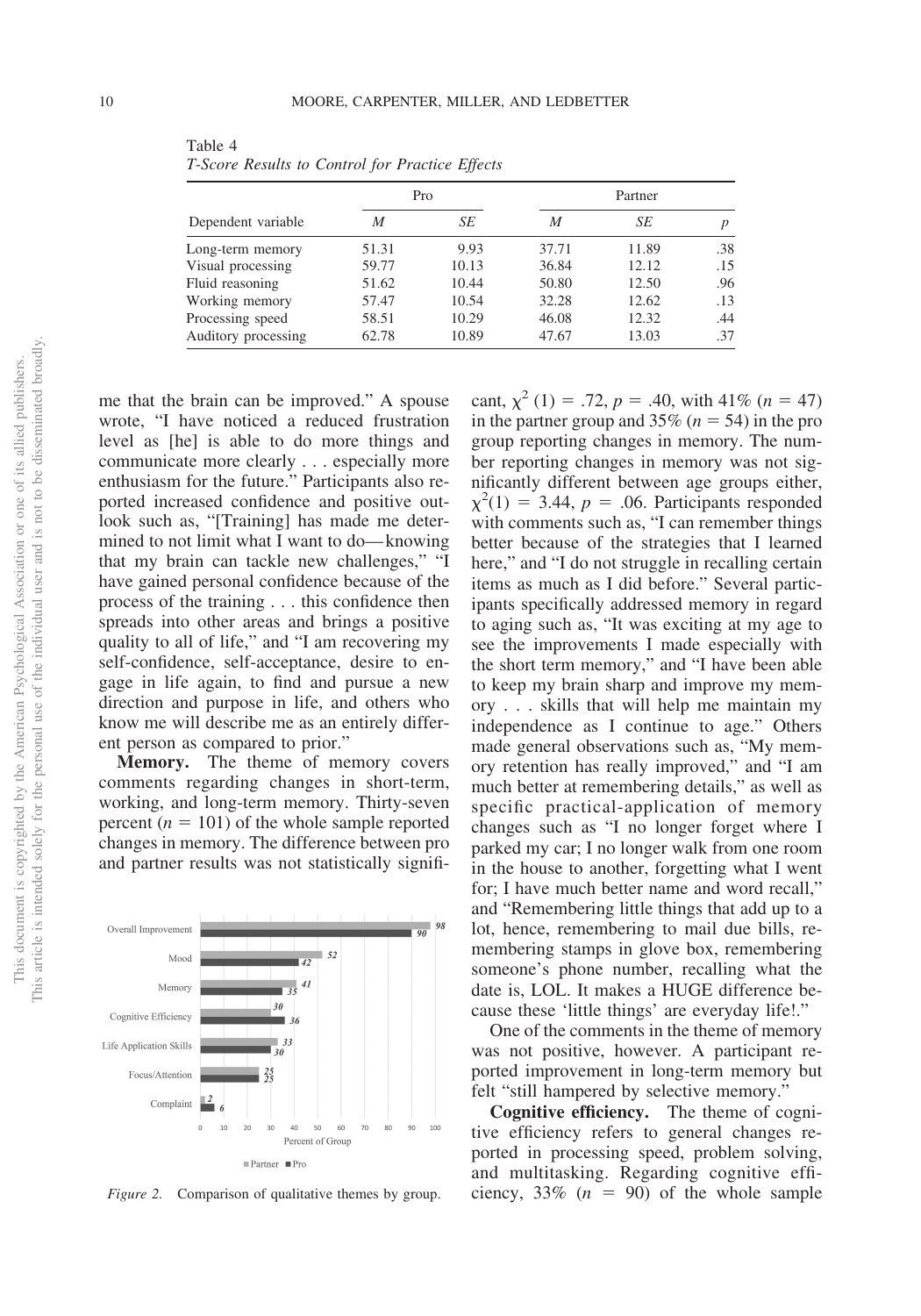reported changes. There was a small difference between the groups with  $36\%$  ( $n = 55$ ) of the pro group and  $30\%$  ( $n = 35$ ) of the partner group reporting changes in this area, but the difference was not statistically significant,  $\chi^2$  $(1) = 1.36$ ,  $p = .24$ . One pro group participant commented, "I felt like my brain was getting sluggish and the program has definitely given my brain a much-appreciated jump start; I have experienced noticeable improvements in both my ability to think and the time it takes me to process information."

Others described similar effects: "I now have a mental camera I never was aware of before," and "I am able to get my thoughts together [more quickly] when writing." Partner group participants made analogous comments such as, "Improvement in distinguishing sounds and in processing numbers," "My mind and thinking are clearer; [I have] quicker decision making," and "I am quicker at processing information!" One participant in the pro group expressed concern that, "I don't feel I made the improvement in sound recognition I had hoped to."

There was a small difference in responses by age group as well. Although  $38\%$  ( $n = 46$ ) of the pro participants between 50 and 65 years of age reported cognitive efficiency changes, just  $26\%$  ( $n = 9$ ) over age 65 reported changes in this area. However, the difference was not statistically significant,  $\chi^2(1) = .13$ ,  $p = .72$ .

**Life application skills.** The theme of life application skills includes changes reported with work and employment, education, hobbies and sports, driving, and other daily responsibilities. Regarding life application skills, 31%  $(n = 84)$  of the whole sample reported changes related to this theme. There was a small difference between the groups with  $30\%$  ( $n = 46$ ) of the pro group and  $33\%$  ( $n = 38$ ) of the partner group reporting changes in this area, but the difference was not statistically significant,  $\chi^2(1) = .20, p = .65.$ 

The most notable difference was between age categories with  $39\%$  ( $n = 80$ ) of participants between age 50 to 65 reporting changes in areas such as employment, hobbies, education, and driving, whereas only  $10\%$  ( $n = 3$ ) of similar comments came from those over age 65. This difference was statistically significant with a small effect size,  $\chi^2(1) = 9.45$ ,  $p = .002$ ,  $\varphi =$ .200. Those over 65 described "Improvements in athletics," and "I am quicker in making decisions and in driving." Comments from the 50- to 65-year-old participants included, "My ability to function again in society, drive, make decisions, and plan my day are back and better; I am looking forward to teaching again," "My speaking and writing skills have improved a lot; I am able to make much more effective presentations," and "I have seen a huge improvement in my studying for my classes . . . my grades are so much better." One participant in the younger age group did indicate a desire for the program to include, "more things that apply to adults."

**Attention/concentration.** The theme of attention/concentration includes responses regarding increased focus, selective attention, and concentration on tasks such as reading and/or listening. Of the whole sample,  $24\%$  ( $n = 65$ ) reported changes in attention and/or concentration. There were no differences between groups, as 25% of both pro and partner groups reported changes in this area. Of course, this difference was not statistically significant,  $\chi^2(1) = .001$ ,  $p = .98$ . There was a slight difference according to age group. Although  $20\%$  ( $n = 6$ ) of those over age 65 mentioned changes in attention,  $27\%$  ( $n = 55$ ) of participants 50 to 65 years old noted attention and/or concentration changes following cognitive training. This difference was not statistically significant,  $\chi^2(1) = .59$ ,  $p = .44$ . Examples include statements such as, "I have learned to listen more attentively," and "Before I started, I didn't focus on any one thing; now I find myself concentrating on everything I work on." A 72-year old participant wrote, "My concentration is much better, and my reading, and I can read without being distracted; I am more focused than before." Another recounted his story of stopping medication for attention deficit disorder saying, "I went around feeling overwhelmed 80% of the time; 99% when I was off meds. I lost the overwhelmed feeling at around the last two weeks of training and I haven't felt the need to take (the meds) since. Here's how I feel now: Life is easier."

**Other comments.** About  $5\%$  ( $n = 13$ ) of comments from the exit surveys did not fit into one of the five themes. The remaining comments were either general praise for the program or suggestions for improvement. Four comments were complaints about the high cost, and seven of the statements were suggestions such as, "Provide home-training opportunities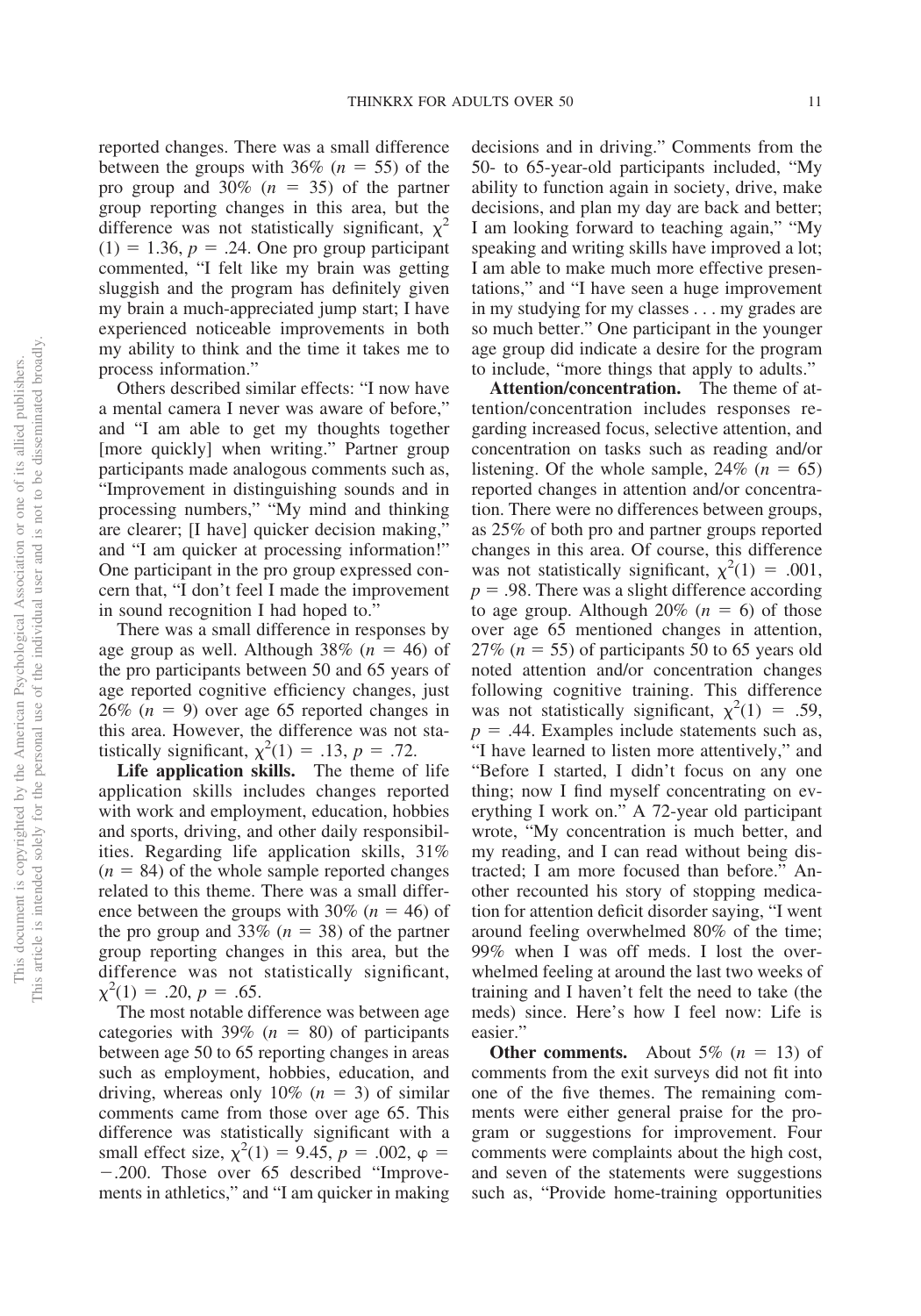even for adult Pro students," "More early morning training times," and "More coaching for the adult at-home coach." One participant suggested that trainers need additional guidance on working with adults and another suggested more progress testing during the program.

#### **Discussion**

The current study examined two methods of delivering the ThinkRx cognitive training program to adults over age 50 with subjective memory or attention complaints. We looked for similarities and differences between participants trained solely by a clinician in a cognitive training center versus participants trained by a clinician half of the time and by a caregiver or spouse the other half of the time. The results showed no significant differences between delivery methods on any of the cognitive skills measured and few remarkable differences in self-reported real-life changes. Both delivery methods resulted in significant pretest to posttest gains across all six cognitive skills measured, with a medium effect size for working memory and a large effect size for long-term memory, processing speed, visual processing, auditory processing, and fluid reasoning. In addition, both delivery methods resulted in selfreported changes in five key areas: mood, memory, cognitive efficiency, life application skills, and focus/attention.

The nonsignificant difference based on delivery type is an important finding. It supports the partner model of program delivery, which is a more affordable option for many families and potentially increases access to many for whom a purely clinician-driven method is essentially impossible. In addition to cost savings, the partner model is more flexible in terms of scheduling. Partners can train clients at home at any hour during the week or on weekends, which may appeal to older clients still managing work schedules. Finally, the partner model lends itself to maintenance training after the initial program is completed. This is an important option for aging clients who may need continued cognitive engagement. However, the practice comes with a caveat. The caregiver must be motivated to learn the training procedures and also possess the cognitive acuity to deliver them. The training sessions are demanding, and cooperation between the client and the person delivering the program is essential.

Although the effect size was small, the significant association between age and outcomes on measures of working memory, visual processing, and reasoning was an interesting finding and one that aligns with the existing research on age-related cognitive changes. The literature is replete with evidence that working memory and reasoning skills are impacted by senescence (Goh & Park, 2009). Whether decline in visual processing is a function of visual acuity or visual manipulation is not known, but both are also impacted by the aging process. Thus, our current results are not surprising. The implication for practice, then, should be explored. Perhaps the intervention should be adjusted to devote additional training time to procedures that target these three areas.

The small differences in age groups on qualitative outcomes were also noteworthy. The changes reported by participants ages 50–65 suggest transfer of training effects to the workplace or continuing education, where changes for participants over age 65 focused on maintaining independence. The small effect size notwithstanding, this finding still aligns with retirement age and a changing focus as we age.

Perhaps the most striking qualitative outcome was the numerous changes reported by the participants with regard to the theme of mood. Almost half of all participants saw improvements in this area. Our finding aligns with results from a recent study on cognitive training for healthy older adults that reported improvements in mood (Diamond et al., 2015). The hypothesized mechanism of change in mood from cognitive training is due to increasing control in the prefrontal cortex that minimizes disruptive emotion processing (Calkins, McMorran, Siegle, & Otto, 2015). That is, an intervention that targets executive functions may also be targeting limbic activity and emotional responses as well. The connection is indeed worthy of further study especially since other research on cognitive training and mood in healthy populations has not revealed significant associations between the two (Giuli, Papa, Lattanzio, & Postacchini, 2016). Therefore, we were encouraged by this finding and are examining the relationship further in ongoing research.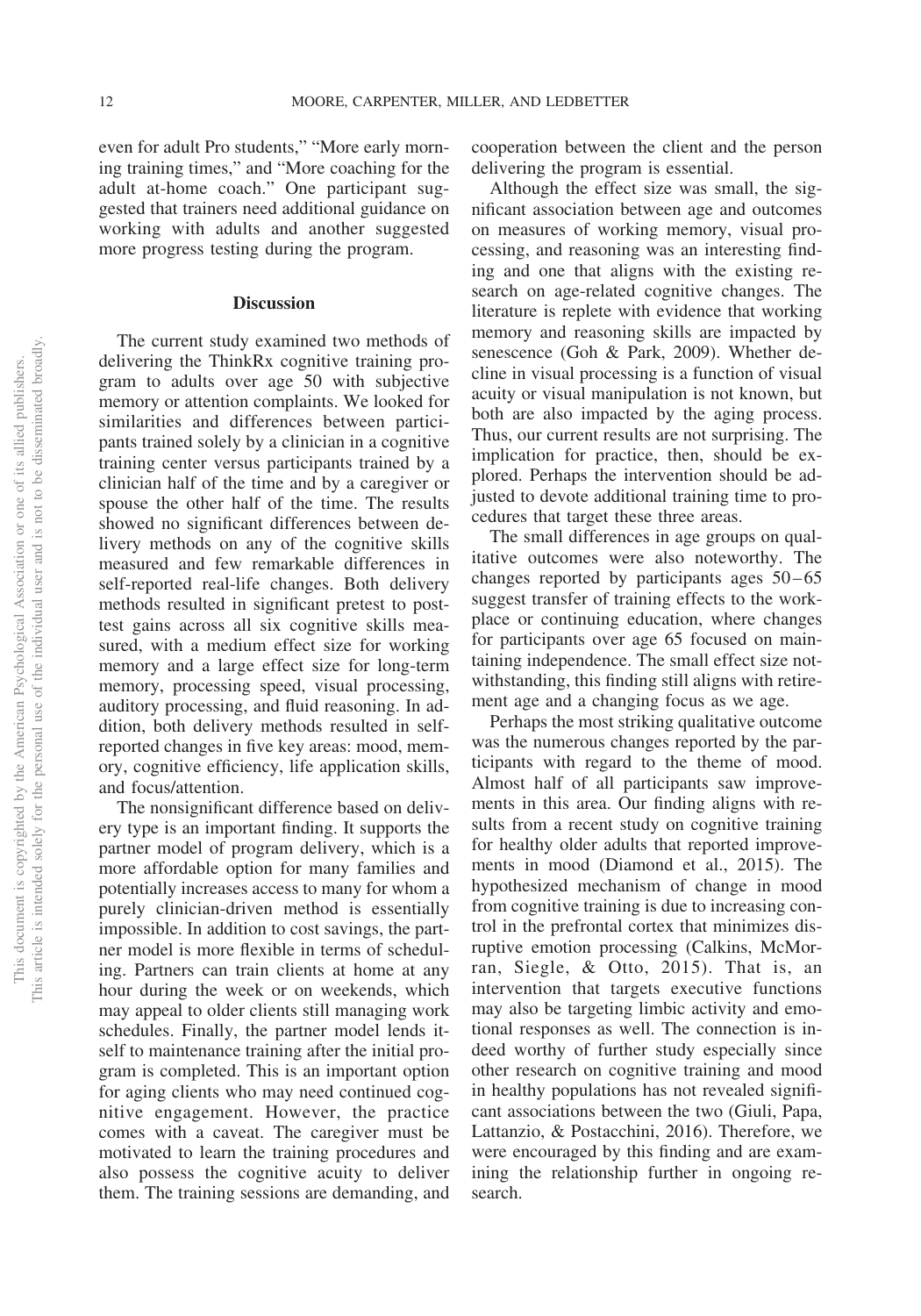One limitation of the study is the nonrandom assignment of the groups. Because we examined the results of existing groups, the results must be interpreted in light of that limitation. Self-selection bias is unquestionably present when groups are examined post hoc rather than through randomization. However, this was not an efficacy study. Rather, the design enabled us to compare delivery methods of the same program to ensure similarity in outcomes. Indeed, the quantitative analysis indicated significant pretest to posttest changes across all cognitive skills regardless of program delivery method—an encouraging finding that aligns with our prior controlled studies with other populations. The qualitative findings also demonstrate important consistency. Qualitative data like these can provide evidence of outcomes in ways quantitative data simply cannot (Anderson, 2010). The findings from the current study begin to address a notable and negative trend in the cognitive training literature that advises training effects do not generalize. Our results, however, suggest they may. Not only did we see significant gains on standardized cognitive test scores, we also noted many examples of self-reported real-life changes.

Another limitation of the study is the lack of clinical descriptors of the sample. The study was based on all LearningRx clients regardless of prior diagnostic assessment or sociodemographic profile. Therefore, it is important to note the results can only be generalized to adults over the age of 50 with subjective attention and memory complaints but not necessarily those with comorbid clinical histories or lifestyle choices that may limit the progress they could make in the training program.

In future research, it will be important to examine neural correlates of cognitive changes and to compare this intervention to a dissimilar intervention in a randomized controlled trial in order to tease apart the mechanism of change that leads to the results found in the current study. The current study authors are conducting an ongoing trial with MRI to assess neural changes associated with cognitive training in MCI as part of an interdisciplinary treatment approach. Future research should also include the use of validated or standardized self-report measures and clinician rating scales measuring quality of life, self-efficacy, or activities of daily living.

The results of the current study suggest sharing the delivery of an intense, lengthy, multiconstruct cognitive training program to adults over 50 with nonclinical, subjective memory and attention complaints is associated with cognitive improvements and generalized improvements in real life. Much work is left to be done in this arena, and this study contributes to our ever-changing understanding of cognitive training intervention outcomes for older adults.

#### **References**

- Anderson, C. (2010). Presenting and evaluating qualitative research. *American Journal of Pharmaceutical Education, 74,* 141. [http://dx.doi.org/10.5688/](http://dx.doi.org/10.5688/aj7408141) [aj7408141](http://dx.doi.org/10.5688/aj7408141)
- Barnes, D. E., Yaffe, K., Belfor, N., Jagust, W. J., DeCarli, C., Reed, B. R., & Kramer, J. H. (2009). Computer-based cognitive training for mild cognitive impairment: Results from a pilot randomized, controlled trial. *Alzheimer Disease and Associated Disorders, 23,* 205–210. [http://dx.doi.org/10.1097/](http://dx.doi.org/10.1097/WAD.0b013e31819c6137) [WAD.0b013e31819c6137](http://dx.doi.org/10.1097/WAD.0b013e31819c6137)
- Biagianti, B., Fisher, M., Howard, L., Rowlands, A., Vinogradov, S., & Woolley, J. (2017). Feasibility and preliminary efficacy of remotely delivering cognitive training to people with schizophrenia using tablets. *Schizophrenia Research Cognition, 10,* 7–14. [http://dx.doi.org/10.1016/j.scog.2017.07](http://dx.doi.org/10.1016/j.scog.2017.07.003) [.003](http://dx.doi.org/10.1016/j.scog.2017.07.003)
- Braun, V., & Clarke, V. (2006). Using thematic analysis in psychology. *Qualitative Research in Psychology, 3,* 77–101. [http://dx.doi.org/10.1191/](http://dx.doi.org/10.1191/1478088706qp063oa) [1478088706qp063oa](http://dx.doi.org/10.1191/1478088706qp063oa)
- Burdick, D. J., Rosenblatt, A., Samus, Q. M., Steele, C., Baker, A., Harper, M.,... Lyketsos, C. G. (2005). Predictors of functional impairment in residents of assisted-living facilities: The Maryland assisted living study. *Journals of Gerontology - Series A Biological Sciences and Medical Sciences, 60,* 258–264. [http://dx.doi.org/10.1093/](http://dx.doi.org/10.1093/gerona/60.2.258) [gerona/60.2.258](http://dx.doi.org/10.1093/gerona/60.2.258)
- Busch, R. M., Lineweaver, T. T., Ferguson, L., & Haut, J. S. (2015). Reliable change indices and standardized regression-based change score norms for evaluating neuropsychological change in children with epilepsy. *Epilepsy & Behavior, 47,* 45– 54.<http://dx.doi.org/10.1016/j.yebeh.2015.04.052>
- Buschert, V. C., Friese, U., Teipel, S. J., Schneider, P., Merensky, W., Rujescu, D.,... Buerger, K. (2011). Effects of a newly developed cognitive intervention in amnestic mild cognitive impair-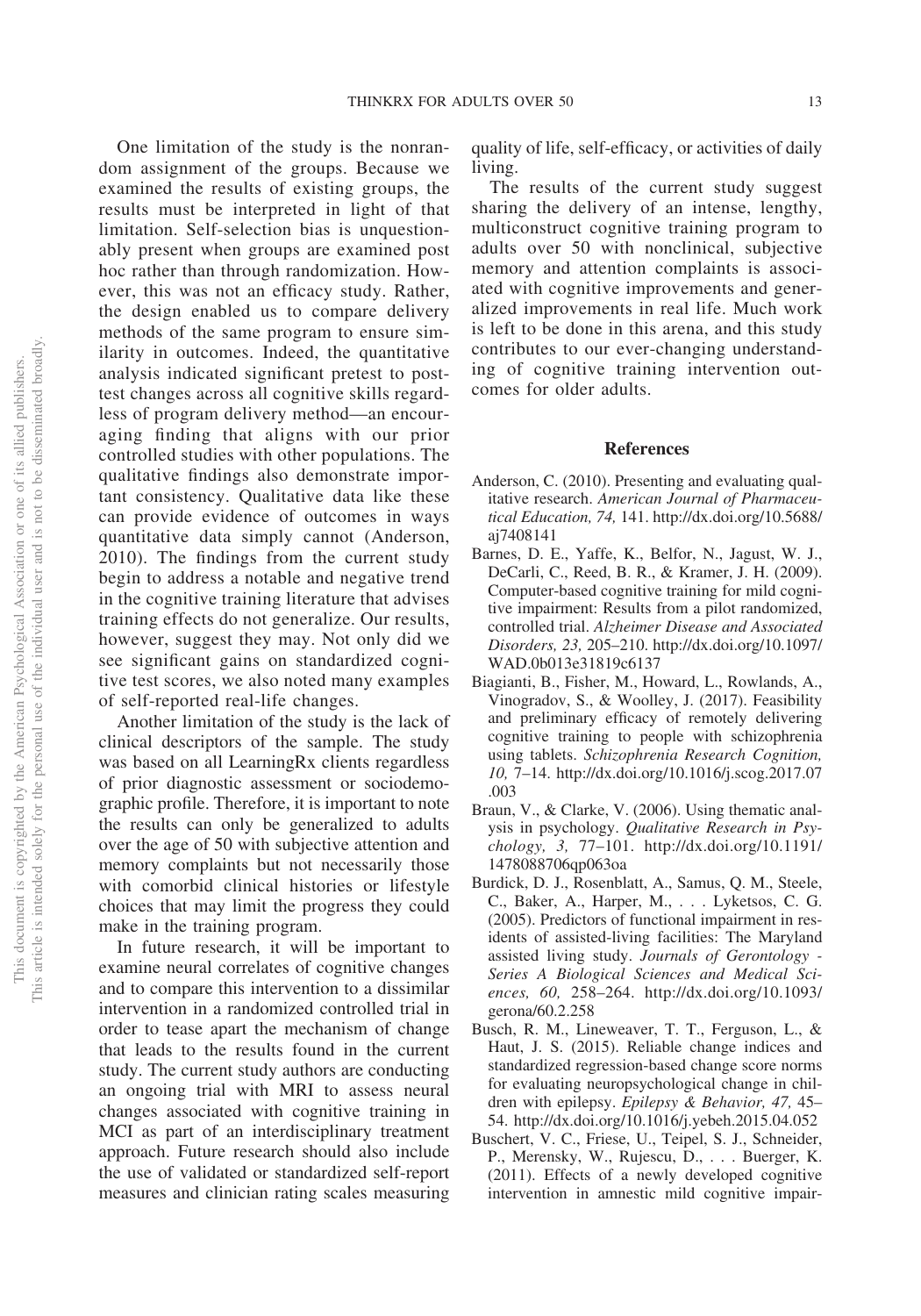ment and mild Alzheimer's disease: A pilot study. *Journal of Alzheimer's Disease, 25,* 679–694. <http://dx.doi.org/10.3233/JAD-2011-100999>

- Calkins, A. W., McMorran, K. E., Siegle, G. J., & Otto, M. W. (2015). The effects of computerized cognitive control training on community adults with depressed mood. *Behavioural and Cognitive Psychotherapy, 43,* 578–589. [http://dx.doi.org/10](http://dx.doi.org/10.1017/S1352465814000046) [.1017/S1352465814000046](http://dx.doi.org/10.1017/S1352465814000046)
- Carpenter, D. M., Ledbetter, C., & Moore, A. L. (2016). LearningRx cognitive training effects in children ages 8–14: A randomized controlled trial. *Applied Cognitive Psychology, 30,* 815–826. <http://dx.doi.org/10.1002/acp.3257>
- Chandler, M. J., Parks, A. C., Marsiske, M., Rotblatt, L. J., & Smith, G. E. (2016). Everyday impact of cognitive interventions in mild cognitive impairment: A systematic review and meta-analysis. *Neuropsychology Review, 26,* 225–251. [http://dx](http://dx.doi.org/10.1007/s11065-016-9330-4) [.doi.org/10.1007/s11065-016-9330-4](http://dx.doi.org/10.1007/s11065-016-9330-4)
- Chapman, S. B., Aslan, S., Spence, J. S., Hart, J. J., Jr., Bartz, E. K., Didehbani, N., . . . Lu, H. (2015). Neural mechanisms of brain plasticity with complex cognitive training in healthy seniors. *Cerebral Cortex, 25,* 396–405. [http://dx.doi.org/10.1093/](http://dx.doi.org/10.1093/cercor/bht234) [cercor/bht234](http://dx.doi.org/10.1093/cercor/bht234)
- Chelune, G. J., Naugle, R. I., Lüders, H., Sedlak, J., & Awad, I. A. (1993). Individual change after epilepsy surgery: Practice effects and base-rate information. *Neuropsychology, 7,* 41–52. [http://dx](http://dx.doi.org/10.1037/0894-4105.7.1.41) [.doi.org/10.1037/0894-4105.7.1.41](http://dx.doi.org/10.1037/0894-4105.7.1.41)
- Cheng, Y., Wu, W., Feng, W., Wang, J., Chen, Y., Shen,  $Y_{1}$ ,  $\ldots$  Li, C. (2012). The effects of multidomain versus single-domain cognitive training in non-demented older people: A randomized controlled trial. *BMC Medicine, 10,* 30. [http://dx.doi](http://dx.doi.org/10.1186/1741-7015-10-30) [.org/10.1186/1741-7015-10-30](http://dx.doi.org/10.1186/1741-7015-10-30)
- Cohen, J. (1988). *Statistical power and analysis for the behavioral sciences* (2nd ed.). Hillsdale, NJ: Erlbaum.
- Collie, A., Darby, D. G., Falleti, M. G., Silbert, B. S., & Maruff, P. (2002). Determining the extent of cognitive change after coronary surgery: A review of statistical procedures. *The Annals of Thoracic Surgery, 73,* 2005–2011. [http://dx.doi.org/10](http://dx.doi.org/10.1016/S0003-4975%2801%2903375-6) [.1016/S0003-4975\(01\)03375-6](http://dx.doi.org/10.1016/S0003-4975%2801%2903375-6)
- Collie, A., Maruff, P., Darby, D. G., & McStephen, M. (2003). The effects of practice on the cognitive test performance of neurologically normal individuals assessed at brief test-retest intervals. *Journal of the International Neuropsychological Society, 9,* 419–428. [http://dx.doi.org/10.1017/S135561](http://dx.doi.org/10.1017/S1355617703930074) [7703930074](http://dx.doi.org/10.1017/S1355617703930074)
- Diamond, K., Mowszowski, L., Cockayne, N., Norrie, L., Paradise, M., Hermens, D. F.,... Naismith, S. L. (2015). Randomized controlled trial of a healthy brain ageing cognitive training program: Effects on memory, mood, and sleep. *Journal of*

*Alzheimer's Disease, 44,* 1181–1191. [http://dx.doi](http://dx.doi.org/10.3233/JAD-142061) [.org/10.3233/JAD-142061](http://dx.doi.org/10.3233/JAD-142061)

- Dikmen, S. S., Heaton, R. K., Grant, I., & Temkin, N. R. (1999). Test-retest reliability and practice effects of expanded Halstead-Reitan Neuropsychological Test Battery. *Journal of the International Neuropsychological Society, 5,* 346–356. [http://dx](http://dx.doi.org/10.1017/S1355617799544056) [.doi.org/10.1017/S1355617799544056](http://dx.doi.org/10.1017/S1355617799544056)
- Fereday, J., & Muir-Cochrane, E. (2006). Demonstrating rigor using thematic analysis: A hybrid approach of inductive and deductive coding and theme development. *International Journal of Qualitative Methods, 5,* 80–92. Retrieved from [http://www.ualberta.ca/~iiqm/backissues/5\\_1/pdf/](http://www.ualberta.ca/%7Eiiqm/backissues/5_1/pdf/fereday.pdf) [fereday.pdf.](http://www.ualberta.ca/%7Eiiqm/backissues/5_1/pdf/fereday.pdf) [http://dx.doi.org/10.1177/16094069](http://dx.doi.org/10.1177/160940690600500107) [0600500107](http://dx.doi.org/10.1177/160940690600500107)
- Gibson, K., Carpenter, D., Moore, A. L., & Mitchell, T. (2015). Training the brain to learn: Augmenting vision therapy. *Vision Development and Rehabilitation, 1,* 119–128. Retrieved from [http://c.ymcdn](http://c.ymcdn.com/sites/www.covd.org/resource/resmgr/VDR/VDR_1_2/VDR1-2_article_Gibson_web_in.pdf) [.com/sites/www.covd.org/resource/resmgr/VDR/](http://c.ymcdn.com/sites/www.covd.org/resource/resmgr/VDR/VDR_1_2/VDR1-2_article_Gibson_web_in.pdf) [VDR\\_1\\_2/VDR1-2\\_article\\_Gibson\\_web\\_in.pdf](http://c.ymcdn.com/sites/www.covd.org/resource/resmgr/VDR/VDR_1_2/VDR1-2_article_Gibson_web_in.pdf)
- Giuli, C., Papa, R., Lattanzio, F., & Postacchini, D. (2016). The effects of cognitive training for elderly: Results from My Mind Project. *Rejuvenation Research, 19,* 485–494. [http://dx.doi.org/10](http://dx.doi.org/10.1089/rej.2015.1791) [.1089/rej.2015.1791](http://dx.doi.org/10.1089/rej.2015.1791)
- Goh, J. O., & Park, D. C. (2009). Neuroplasticity and cognitive aging: The scaffolding theory of aging and cognition. *Restorative Neurology and Neuroscience, 27,* 391–403.
- Greenaway, M. C., Duncan, N. L., & Smith, G. E. (2013). The memory support system for mild cognitive impairment: Randomized trial of a cognitive rehabilitation intervention. *International Journal of Geriatric Psychiatry, 28,* 402–409. [http://dx.doi](http://dx.doi.org/10.1002/gps.3838) [.org/10.1002/gps.3838](http://dx.doi.org/10.1002/gps.3838)
- Harada, C. N., Natelson Love, M. C., & Triebel, K. L. (2013). Normal cognitive aging. *Clinics in Geriatric Medicine, 29,* 737–752. [http://dx.doi](http://dx.doi.org/10.1016/j.cger.2013.07.002) [.org/10.1016/j.cger.2013.07.002](http://dx.doi.org/10.1016/j.cger.2013.07.002)
- Houghton, C., Casey, D., Shaw, D., & Murphy, K. (2013). Rigour in qualitative case-study research. *Nurse Researcher, 20,* 12–17. [https://lopes.idm](https://lopes.idm.oclc.org/login?url=http://search.ebscohost.com/login.aspx?direct=true&db=ccm&AN=104246455&site=eds-live&scope=site) .oclc.org/login?url-[http://search.ebscohost.com/](https://lopes.idm.oclc.org/login?url=http://search.ebscohost.com/login.aspx?direct=true&db=ccm&AN=104246455&site=eds-live&scope=site) [login.aspx?direct](https://lopes.idm.oclc.org/login?url=http://search.ebscohost.com/login.aspx?direct=true&db=ccm&AN=104246455&site=eds-live&scope=site)=true&db=ccm&AN=1042 46455&site-[eds-live&scope](https://lopes.idm.oclc.org/login?url=http://search.ebscohost.com/login.aspx?direct=true&db=ccm&AN=104246455&site=eds-live&scope=site)-site. [http://dx.doi](http://dx.doi.org/10.7748/nr2013.03.20.4.12.e326) [.org/10.7748/nr2013.03.20.4.12.e326](http://dx.doi.org/10.7748/nr2013.03.20.4.12.e326)
- Huckans, M., Hutson, L., Twamley, E., Jak, A., Kaye, J., & Storzbach, D. (2013). Efficacy of cognitive rehabilitation therapies for mild cognitive impairment (MCI) in older adults: Working toward a theoretical model and evidence-based interventions. *Neuropsychology Review, 23,* 63–80. [http://](http://dx.doi.org/10.1007/s11065-013-9230-9) [dx.doi.org/10.1007/s11065-013-9230-9](http://dx.doi.org/10.1007/s11065-013-9230-9)
- Jaeggi, S. M., Buschkuehl, M., Jonides, J., & Shah, P. (2011). Short- and long-term benefits of cognitive training. *PNAS Proceedings of the National Acad-*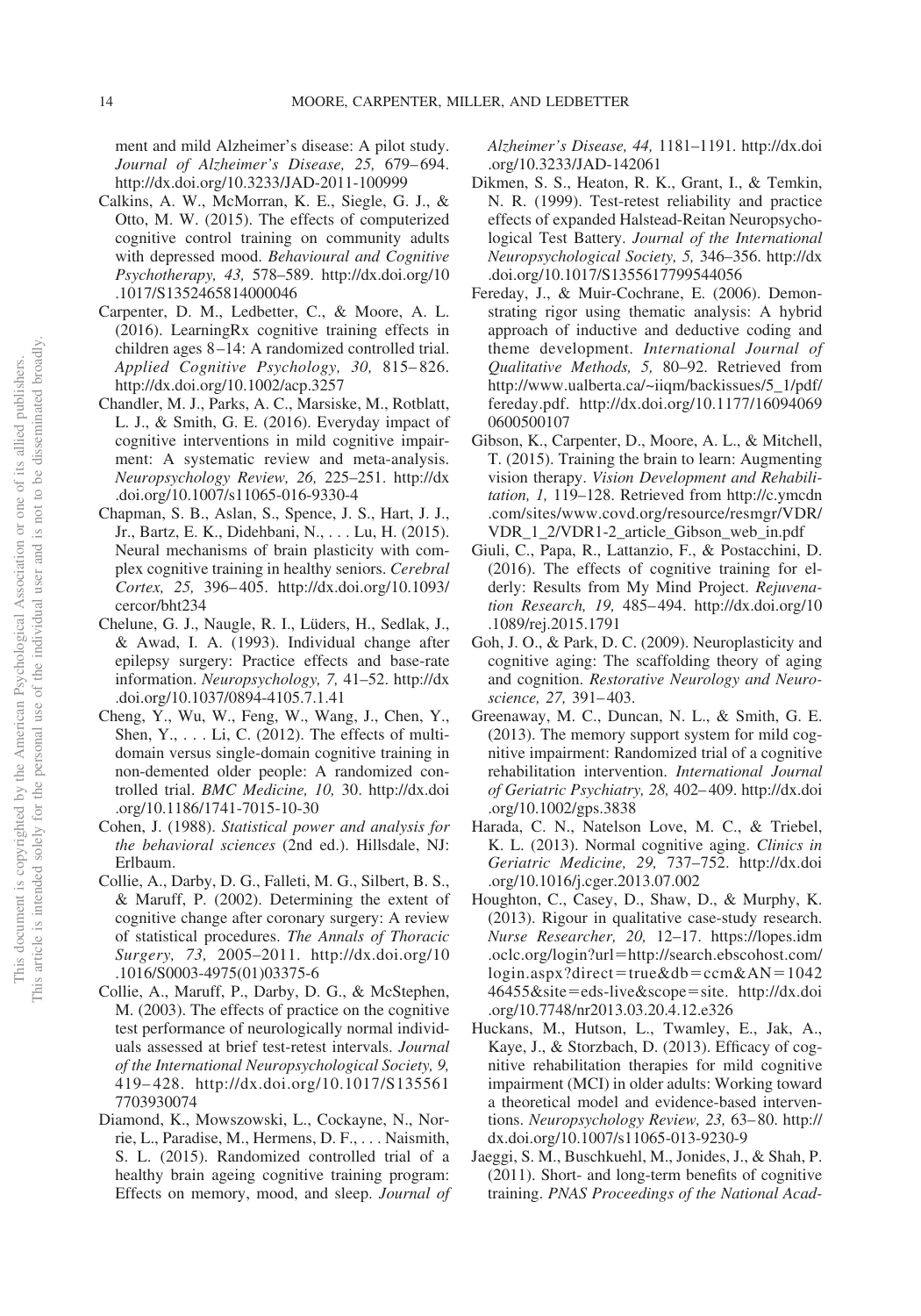*emy of Sciences of the United States of America, 108,* 10081–10086. [http://dx.doi.org/10.1073/pnas](http://dx.doi.org/10.1073/pnas.1103228108) [.1103228108](http://dx.doi.org/10.1073/pnas.1103228108)

- Jedlicka, E. (2017). LearningRx cognitive training for children and adolescents ages 5–18: Effects on academic skills, behavior, and cognition. *Frontiers in Education, 2,* 62. [http://dx.doi.org/10.3389/](http://dx.doi.org/10.3389/feduc.2017.00062) [feduc.2017.00062](http://dx.doi.org/10.3389/feduc.2017.00062)
- Kinsella, G. J., Mullaly, E., Rand, E., Ong, B., Burton, C., Price, S.,... Storey, E. (2009). Early intervention for mild cognitive impairment: A randomised controlled trial. *Journal of Neurology, Neurosurgery & Psychiatry, 80,* 730–736. [http://](http://dx.doi.org/10.1136/jnnp.2008.148346) [dx.doi.org/10.1136/jnnp.2008.148346](http://dx.doi.org/10.1136/jnnp.2008.148346)
- Kober, S., Neuper, C., Pinter, D., Enzinger, C., Fuchs, S., & Wood, G. (2016). Evaluation of a neurofeedback-based cognitive telerehabilitation system for neurological patients. In *2016 IEEE International Conference on Systems, Man, and Cybernetics* (pp. 971–976). New York, NY: IEEE. <http://dx.doi.org/10.1109/SMC.2016.7844367>
- Ledbetter, C., Moore, A. L., Mitchell, T. (2017). Cognitive effects of ThinkRx cognitive rehabilitation training for eleven soldiers with brain injury: A retrospective chart review. *Frontiers in Psychology, 8*(825). [http://dx.doi.org/10.3389/fpsyg.2017](http://dx.doi.org/10.3389/fpsyg.2017.00825) [.00825](http://dx.doi.org/10.3389/fpsyg.2017.00825)
- Mather, N., & Woodcock, R. (2001). *Woodcock Johnson III Tests of Cognitive Abilities Examiner's manual: Standard and extended batteries*. Itasca, IL: Riverside.
- McGrew, K. (2005). The Cattell-Horn-Carroll theory of cognitive abilities. In D. P. Flanagan & P. L. Harrison (Eds.), *Contemporary intellectual assessment: Theories, tests, and issues* (pp. 151–179). New York, NY: Guilford Press.
- McSweeny, A. J., Naugle, R. I., Chelune, G. J., & Lüders, H. (1993). T scores for change: An illustration of a regression approach to depicting change in clinical neuropsychology. *Clinical Neuropsychologist, 7,* 300–312. [http://dx.doi.org/10](http://dx.doi.org/10.1080/13854049308401901) [.1080/13854049308401901](http://dx.doi.org/10.1080/13854049308401901)
- Melby-Lervag, M., Redick, T. S., & Hulme, C. (2016). Working memory training does not improve performance on measures of intelligence or other measures of "far transfer": Evidence from a meta-analytic review. *Perspectives on Psychological Science, 11,* 512–534. [http://dx.doi.org/10](http://dx.doi.org/10.1177/1745691616635612) [.1177/1745691616635612](http://dx.doi.org/10.1177/1745691616635612)
- Moore, A. L., & Ledbetter, C. (2018, January). *MRI, qEEG, & neuropsychological outcomes following cognitive rehabilitation training for sever traumatic brain injury: A clinical case study*. Paper presented at the Brain Injury Summit, Vail, Colorado. Retrieved from [https://www.gibsonresearch](https://www.gibsonresearchinstitute.org/wp-content/uploads/2018/01/2018-TBI-Summit-Presentation_MooreLedbetter_web.pdf) [institute.org/wp-content/uploads/2018/01/2018-](https://www.gibsonresearchinstitute.org/wp-content/uploads/2018/01/2018-TBI-Summit-Presentation_MooreLedbetter_web.pdf) [TBI-Summit-Presentation\\_MooreLedbetter\\_web](https://www.gibsonresearchinstitute.org/wp-content/uploads/2018/01/2018-TBI-Summit-Presentation_MooreLedbetter_web.pdf) [.pdf](https://www.gibsonresearchinstitute.org/wp-content/uploads/2018/01/2018-TBI-Summit-Presentation_MooreLedbetter_web.pdf)
- Moore, A. L., Ledbetter, C., & Carpenter, D. (2017, November). *MRI and neuropsychological outcomes following cognitive rehabilitation training in traumatic brain injury: A Multiple case study*. paper presented at the Society for Neuroscience, Washington, DC. Retrieved from [https://www](https://www.gibsonresearchinstitute.org/wp-content/uploads/2017/11/2017-SFN_MooreLedbetterCarpenter.pdf) [.gibsonresearchinstitute.org/wp-content/uploads/](https://www.gibsonresearchinstitute.org/wp-content/uploads/2017/11/2017-SFN_MooreLedbetterCarpenter.pdf) [2017/11/2017-SFN\\_MooreLedbetterCarpenter.pdf](https://www.gibsonresearchinstitute.org/wp-content/uploads/2017/11/2017-SFN_MooreLedbetterCarpenter.pdf)
- Nakatsuka, M., Nakamura, K., Hamanosono, R., Takahashi, Y., Kasai, M., Sato, Y.,... Meguro, K. (2015). A cluster randomized controlled trail of nonpharmaceutical interventions for old-old subjects with a clinical dementia rating of 0.5: The Kurihara project. *Dementia and Geriatric Cognitive Disorders Extra, 5,* 221–232. [http://dx.doi.org/](http://dx.doi.org/10.1159/000380816) [10.1159/000380816](http://dx.doi.org/10.1159/000380816)
- Percy, W. H., Kostere, K., & Kostere, S. (2015). Generic qualitative research in psychology. *Qualitative Report, 20,* 76–85. Retrieved from [http://](http://nsuworks.nova.edu/tqr/vol20/iss2/7/) [nsuworks.nova.edu/tqr/vol20/iss2/7/](http://nsuworks.nova.edu/tqr/vol20/iss2/7/)
- Petersen, R. C., Lopez, O., Armstrong, M. J., Getchius, T. S. D., Ganguli, M., Gloss, D.,... Rae-Grant, A. (2018). Practice guideline update summary: Mild cognitive impairment. *Neurology, 90,* 126–135. [http://dx.doi.org/10.1212/WNL.0000](http://dx.doi.org/10.1212/WNL.0000000000004826) [000000004826](http://dx.doi.org/10.1212/WNL.0000000000004826)
- Rapp, S., Brenes, G., & Marsh, A. P. (2002). Memory enhancement training for older adults with mild cognitive impairment: A preliminary study. *Aging & Mental Health, 6,* 5–11. [http://dx.doi.org/](http://dx.doi.org/10.1080/13607860120101077) [10.1080/13607860120101077](http://dx.doi.org/10.1080/13607860120101077)
- Singh-Manoux, A., Kivimaki, M., Glymour, M. M., Elbaz, A., Berr, C., Ebmeier, K. P.,... Dugravot, A. (2012). Timing of onset of cognitive decline: Results from Whitehall II prospective cohort study. *British Medical Journal, 344,* d7622. [http://](http://dx.doi.org/10.1136/bmj.d7622) [dx.doi.org/10.1136/bmj.d7622](http://dx.doi.org/10.1136/bmj.d7622)
- Snyder, C. (2012). A case study of a case study: Analysis of a robust qualitative research methodology. *Qualitative Report, 17,* 1–21. Retrieved from<http://nsuworks.nova.edu/tqr/vol17/iss13/2>
- Tetnowski, J. (2015). Qualitative case study research design. *Perspectives on Fluency and Fluency Disorders, 25,* 39–45. [http://dx.doi.org/10.1044/ffd25](http://dx.doi.org/10.1044/ffd25.1.39) [.1.39](http://dx.doi.org/10.1044/ffd25.1.39)
- Troyer, A. K., Murphy, K. J., Anderson, N. D., Hayman-Abello, B. A., Craik, F. I. M., Moscovitch, M. (2008). Item and associative memory in amnestic mild cognitive impairment: Performance on standardized memory tests. *Neuropsychology, 22,* 10–16. [http://dx.doi.org/10.1037/0894-4105.22](http://dx.doi.org/10.1037/0894-4105.22.1.10) [.1.10](http://dx.doi.org/10.1037/0894-4105.22.1.10)
- Tsolaki, M., Kounti, F., Agogiatou, C., Poptsi, E., Bakoglidou, E., Zafeiropoulou, M.,... Vasiloglou, M. F. (2011). Effectiveness of nonpharmacological approaches in patients with mild cognitive impairment. *Neurodegenerative Diseases, 8,* 138– 145.<http://dx.doi.org/10.1159/000320575>